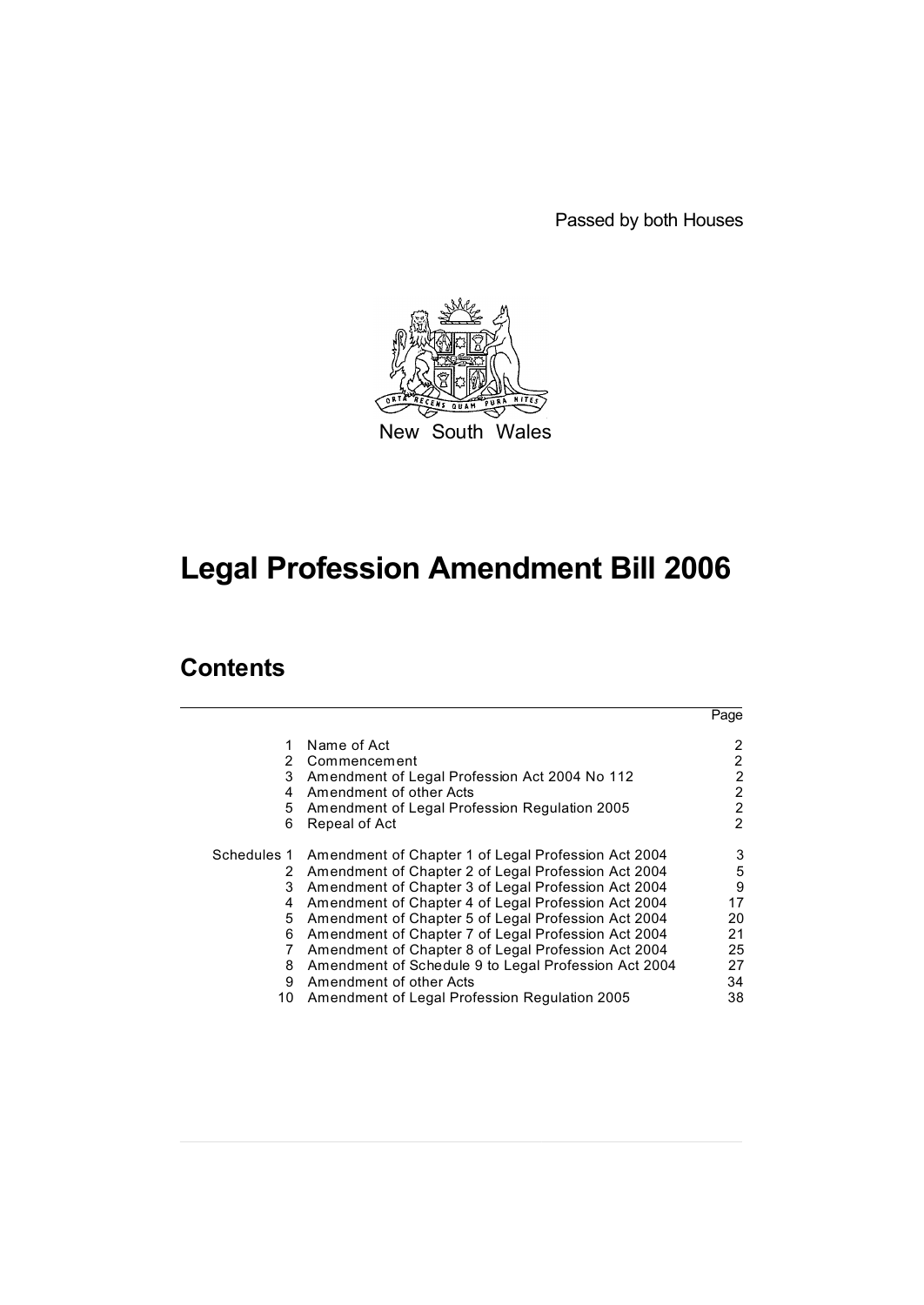*I certify that this PUBLIC BILL, which originated in the LEGISLATIVE ASSEMBLY, has finally passed the LEGISLATIVE COUNCIL and the LEGISLATIVE ASSEMBLY of NEW SOUTH WALES.*

> *Clerk of the Legislative Assembly. Legislative Assembly, Sydney, , 2006*



# **Legal Profession Amendment Bill 2006**

Act No , 2006

An Act to amend the *Legal Profession Act 2004* in relation to the prohibition on engaging in unqualified legal practice, the grant of practising certificates, the penalties for and the investigation and prosecution of advertising offences, compensation orders, costs disclosures, costs agreements, costs assessments, foreign lawyers, and in other respects; to amend other Acts and the *Legal Profession Regulation 2005* to make consequential and other amendments; and for other purposes.

*I have examined this Bill, and find it to correspond in all respects with the Bill as finally passed by both Houses.*

*Chairman of Committees of the Legislative Assembly.*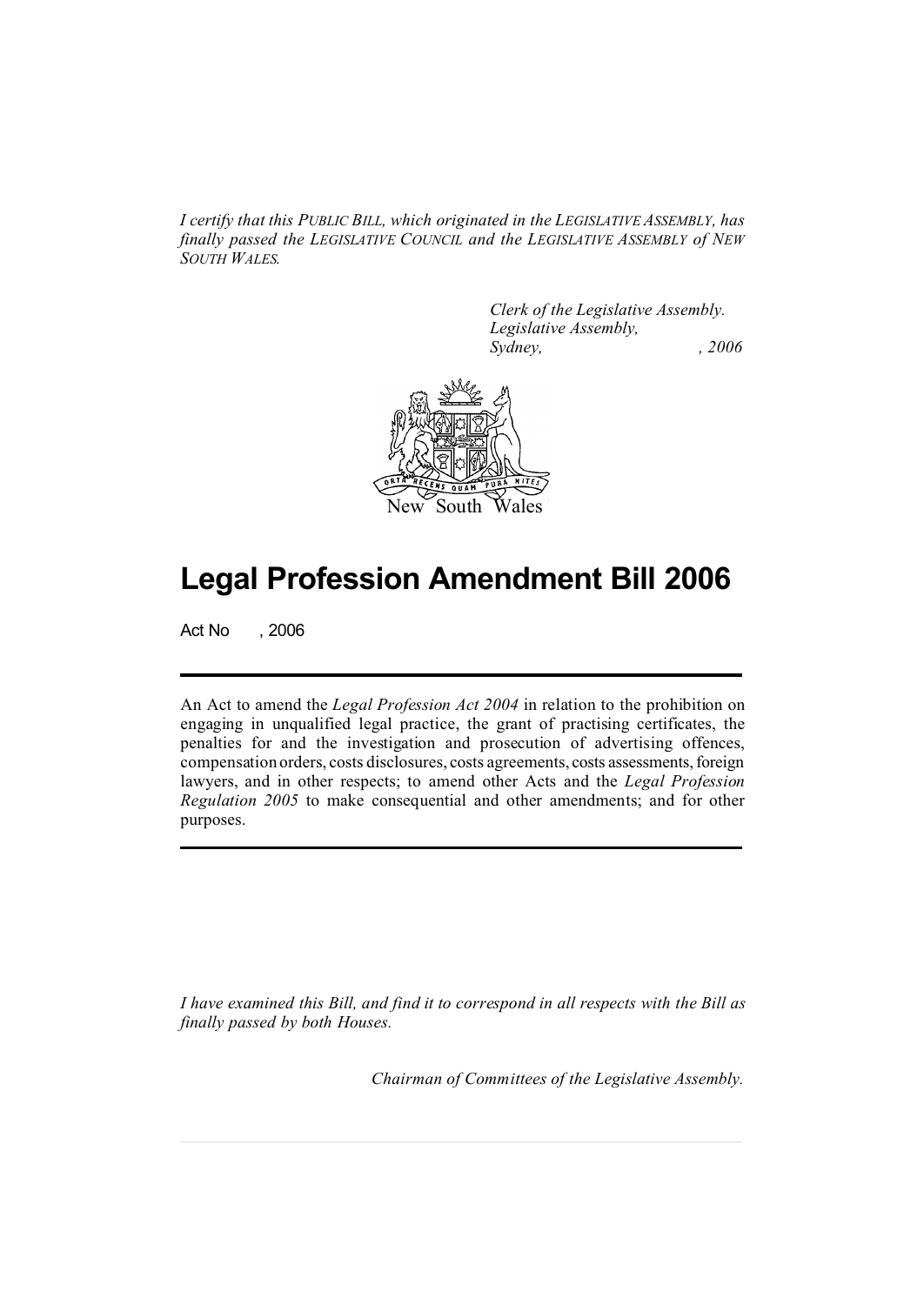#### **The Legislature of New South Wales enacts:**

## **1 Name of Act**

This Act is the *Legal Profession Amendment Act 2006*.

## **2 Commencement**

This Act commences on a day or days to be appointed by proclamation.

## **3 Amendment of Legal Profession Act 2004 No 112**

The *Legal Profession Act 2004* is amended as set out in Schedules 1–8.

## **4 Amendment of other Acts**

The Acts specified in Schedule 9 are amended as set out in that Schedule.

#### **5 Amendment of Legal Profession Regulation 2005**

The *Legal Profession Regulation 2005* is amended as set out in Schedule 10.

## **6 Repeal of Act**

- (1) This Act is repealed on the day following the day on which all of the provisions of this Act have commenced.
- (2) The repeal of this Act does not, because of the operation of section 30 of the *Interpretation Act 1987*, affect any amendment made by this Act.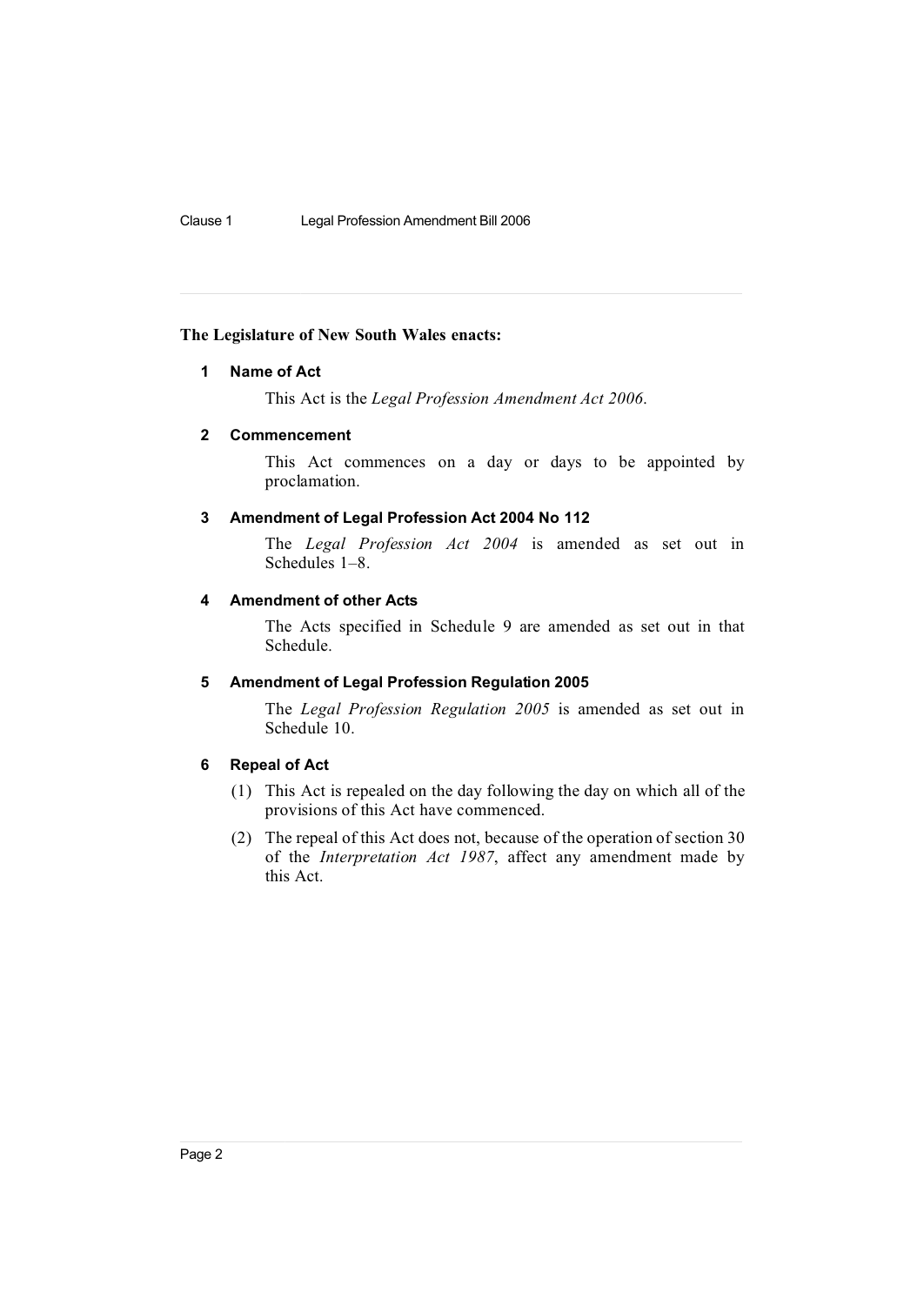Amendment of Chapter 1 of Legal Profession Act 2004 Schedule 1

# **Schedule 1 Amendment of Chapter 1 of Legal Profession Act 2004**

(Section 3)

## **[1] Section 4 Definitions**

Omit "or issue" from the definition of *admission to the legal profession* in section  $4(1)$ .

## **[2] Section 4 (1)**

Insert in alphabetical order:

*grant* of a practising certificate includes the issue of a practising certificate.

*show cause event*, in relation to a person, means:

- (a) his or her becoming bankrupt or being served with notice of a creditor's petition presented to the Court under section 43 of the *Bankruptcy Act 1966* of the Commonwealth, or
- (b) his or her presentation (as a debtor) of a declaration to the Official Receiver under section 54A of the *Bankruptcy Act 1966* of the Commonwealth of his or her intention to present a debtor's petition or his or her presentation (as a debtor) of such a petition under section 55 of that Act, or
- (c) his or her applying to take the benefit of any law for the relief of bankrupt or insolvent debtors, compounding with his or her creditors or making an assignment of his or her remuneration for their benefit, or
- (d) his or her conviction for a serious offence or a tax offence, whether or not:<br>(i) the offence was
	- the offence was committed in or outside this jurisdiction, or
	- (ii) the offence was committed while the person was engaging in legal practice as an Australian legal practitioner or was practising foreign law as an Australian-registered foreign lawyer, as the case requires, or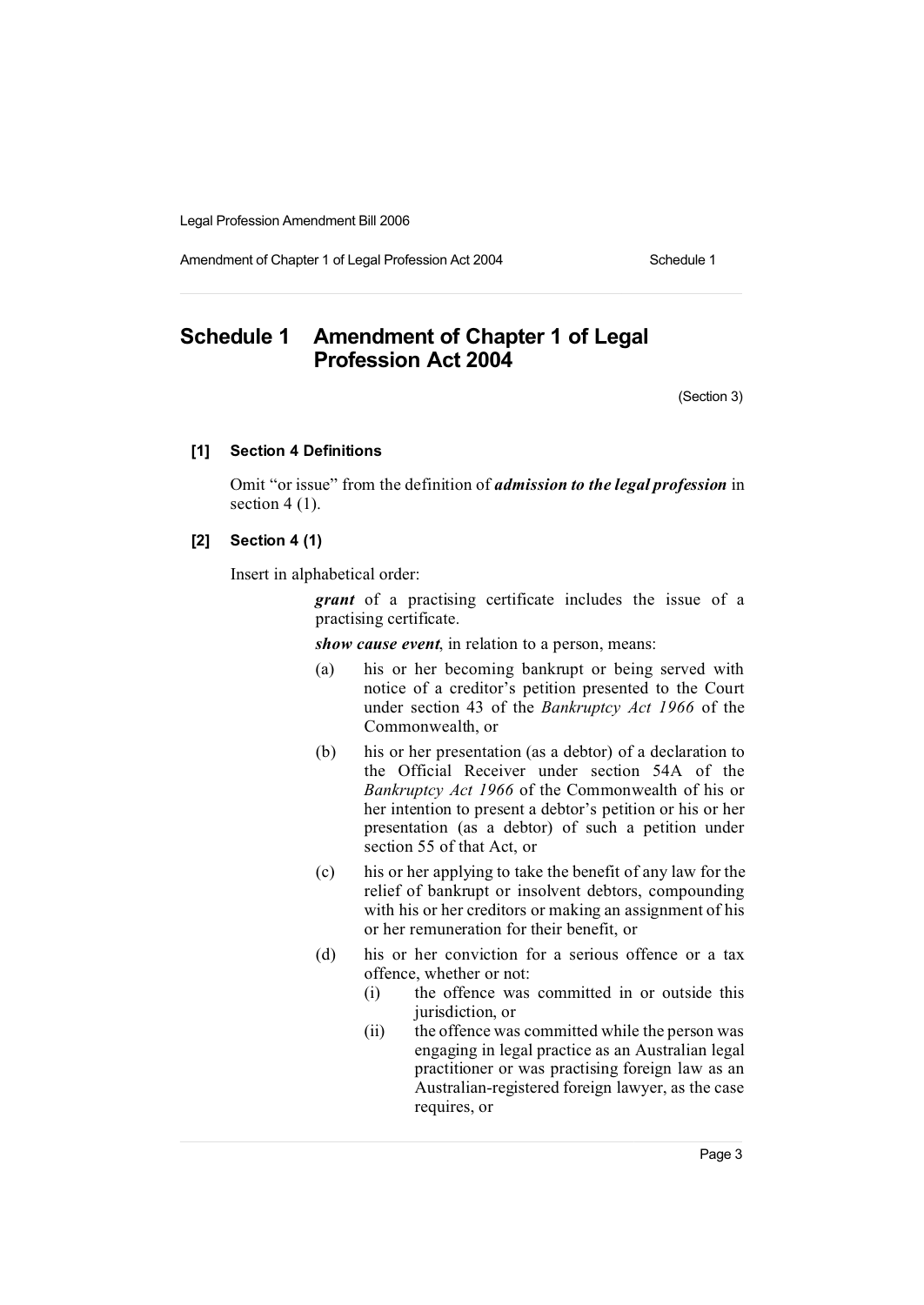Schedule 1 Amendment of Chapter 1 of Legal Profession Act 2004

(iii) other persons are prohibited from disclosing the identity of the offender.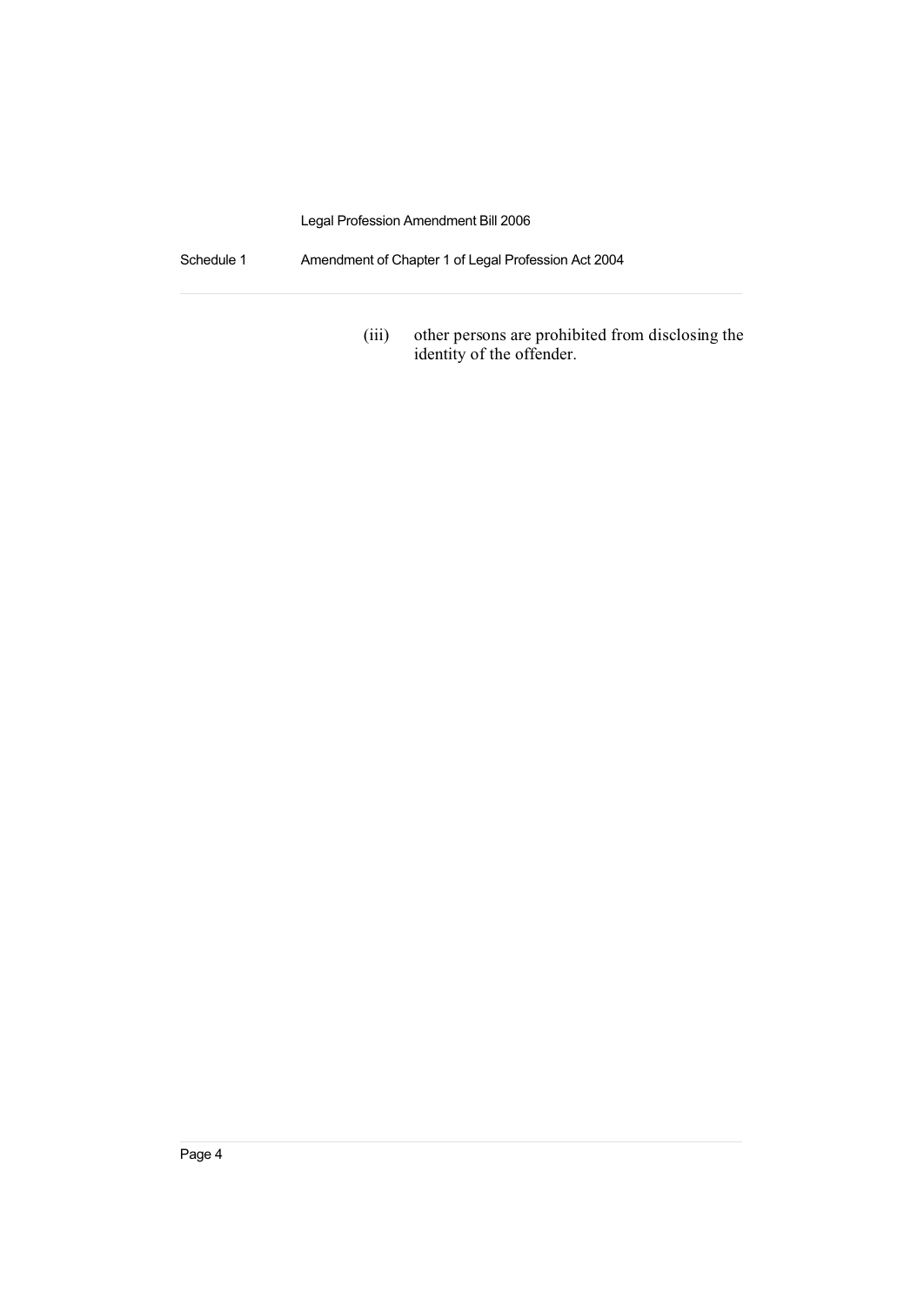Amendment of Chapter 2 of Legal Profession Act 2004 Schedule 2

# **Schedule 2 Amendment of Chapter 2 of Legal Profession Act 2004**

(Section 3)

#### **[1] Section 14 Prohibition on engaging in legal practice when not entitled**

Omit "for fee, gain or reward" from section 14 (1).

#### **[2] Section 45 Application for grant or renewal of local practising certificate**

Insert after section 45 (5):

(6) A reference in this section to engaging in legal practice principally in this or any other jurisdiction applies only to legal practice in Australia. Accordingly, an Australian lawyer who is engaged or expects to be engaged in legal practice principally in a foreign country is nevertheless eligible to apply for the grant or renewal of a local practising certificate if the lawyer otherwise meets the requirements of this section.

**Note.** The purpose of this subsection is to deal with a case where a person practises both in Australia and overseas. In that case, overseas practice is to be disregarded (even if it forms the principal portion of the person's overall practice), so that eligibility is determined by reference only to the person's practice in Australia.

(7) An Australian lawyer is also eligible to apply for the grant or renewal of a local practising certificate if the lawyer is of a class or description prescribed by the regulations. The regulations may provide that a Council has a discretion as to whether or not to grant or renew a local practising certificate to a person in his or her capacity as an Australian lawyer of that class or description.

**Note.** The purpose of this subsection is to enable regulations to be made conferring eligibility on an Australian lawyer who is not otherwise eligible to apply for a local practising certificate. Regulations could be made conferring eligibility, for example, on an Australian lawyer who practises exclusively overseas, or an Australian lawyer who holds a public office of a specified kind.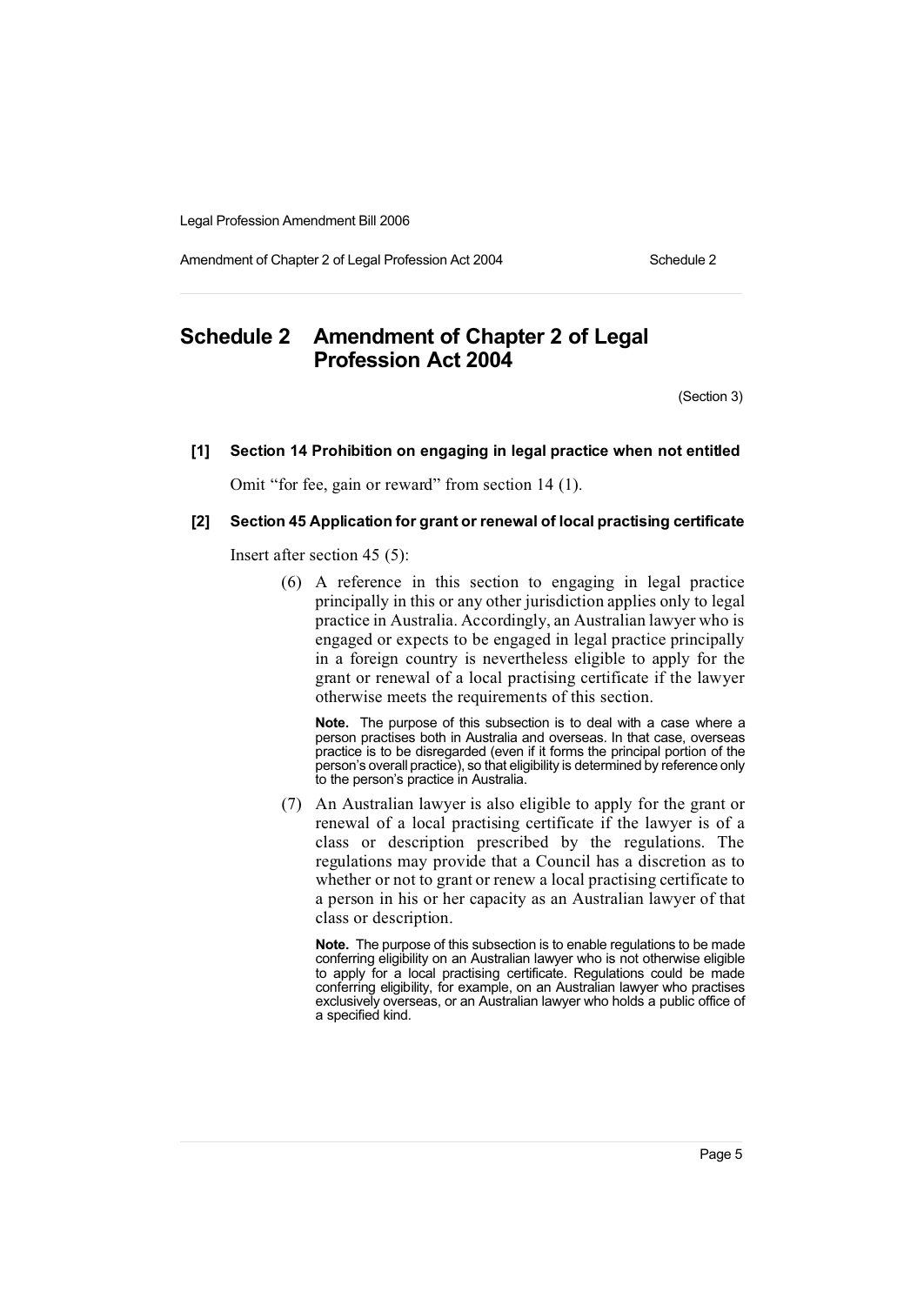Schedule 2 Amendment of Chapter 2 of Legal Profession Act 2004

#### **[3] Section 54 Statutory condition regarding practice as a barrister**

Insert at the end of the section:

- (2) Subsection (1) does not apply to:
	- (a) a barrister who is, or who is of a class or description of barristers, specified by the Bar Council for the purposes of this section, or
	- (b) a barrister who is of a class or description of barristers prescribed by the regulations for the purposes of this section,

to the extent respectively specified by the Bar Council or prescribed by the regulations.

#### **[4] Section 65 Definition of "show cause event"**

Omit the section.

### **[5] Section 66 Applicant for local practising certificate—show cause event**

Omit "issue" wherever occurring in section 66 (7) and (8). Insert instead "grant".

#### **[6] Section 78 Immediate suspension of local practising certificate**

Omit "section 61" from section 78 (2) (a). Insert instead "section 61 (4)".

#### **[7] Section 85 Regulation of advertising and other marketing of services**

Omit "100 penalty units" wherever occurring in section 85 (2) and (8). Insert instead "200 penalty units".

#### **[8] Section 85 (12)**

Omit the subsection.

## **[9] Section 102 Special provisions about interstate legal practitioner engaging in unsupervised legal practice as solicitor in this jurisdiction**

Insert "as a solicitor" after "practice" where firstly occurring.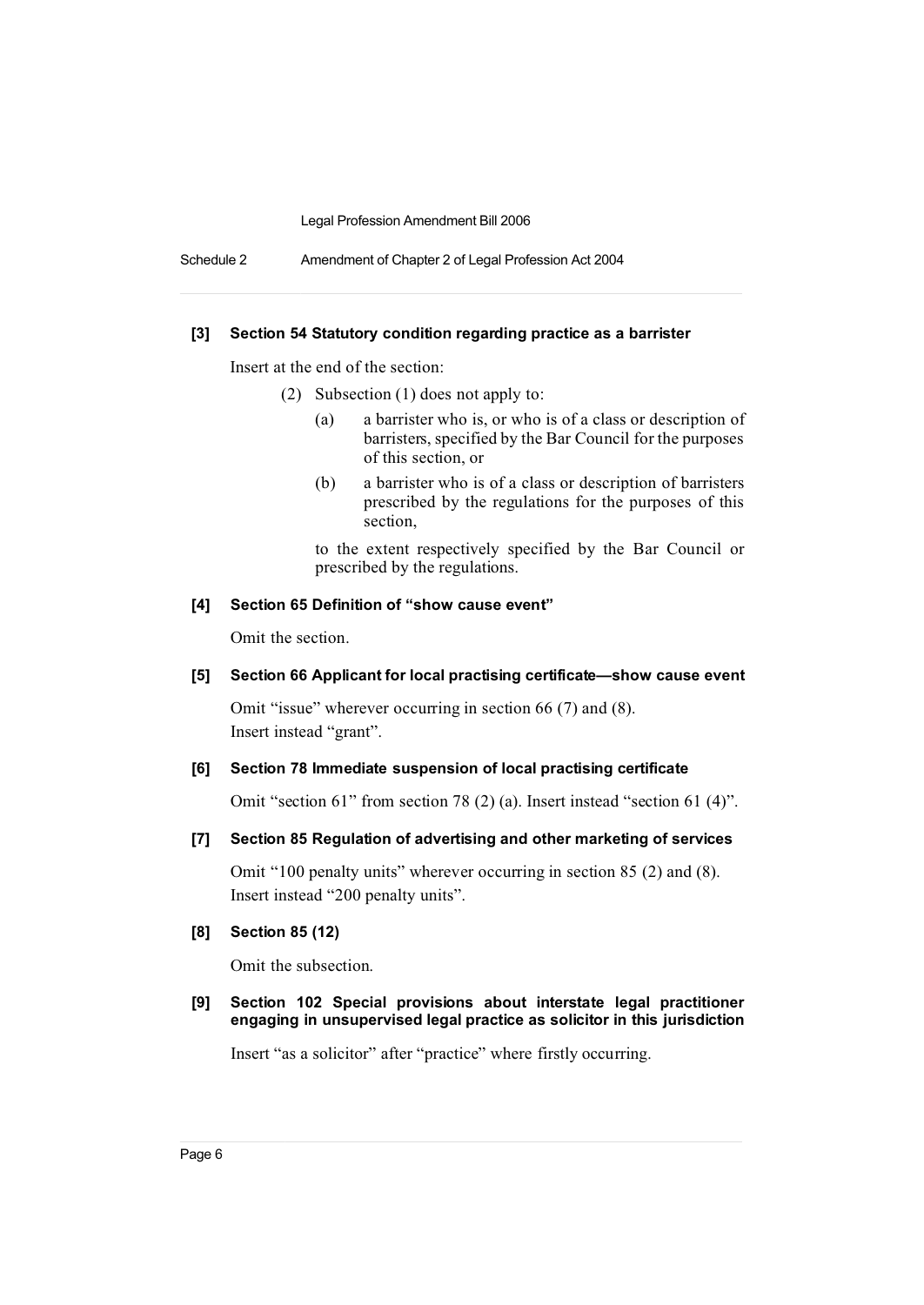Amendment of Chapter 2 of Legal Profession Act 2004 Schedule 2

## **[10] Section 105 Consideration and investigation of applicants or holders**

Omit "authority" from section 105 (1) (c). Insert instead "Council".

#### **[11] Section 129 Show cause procedure for cancellation of local practising certificate following foreign regulatory action**

Omit "lawyer" from section 129 (3). Insert instead "practitioner".

## **[12] Section 184 Definitions**

Omit the definition of *show cause event*.

## **[13] Section 193 Advertising**

Omit "the practice of law" wherever occurring in section 193 (1). Insert instead "legal practice engaged in".

#### **[14] Section 195 Trust money and trust accounts**

Insert "and Australian legal practitioners" after "practices" in section 195 (1).

#### **[15] Section 195 (3)**

Insert ", the regulations or any legal profession rule" after "this Act".

## **[16] Section 203 Requirements regarding applications for grant or renewal of registration**

Omit "carrying on the practice of law" from section 203 (2) (f) (i). Insert instead "engaging in legal practice".

## **[17] Section 203 (2) (f) (i)**

Omit "carry on the practice of law". Insert instead "engage in legal practice".

## **[18] Section 203 (2) (f) (ii)**

Omit "carrying on any practice of law". Insert instead "engaging in legal practice".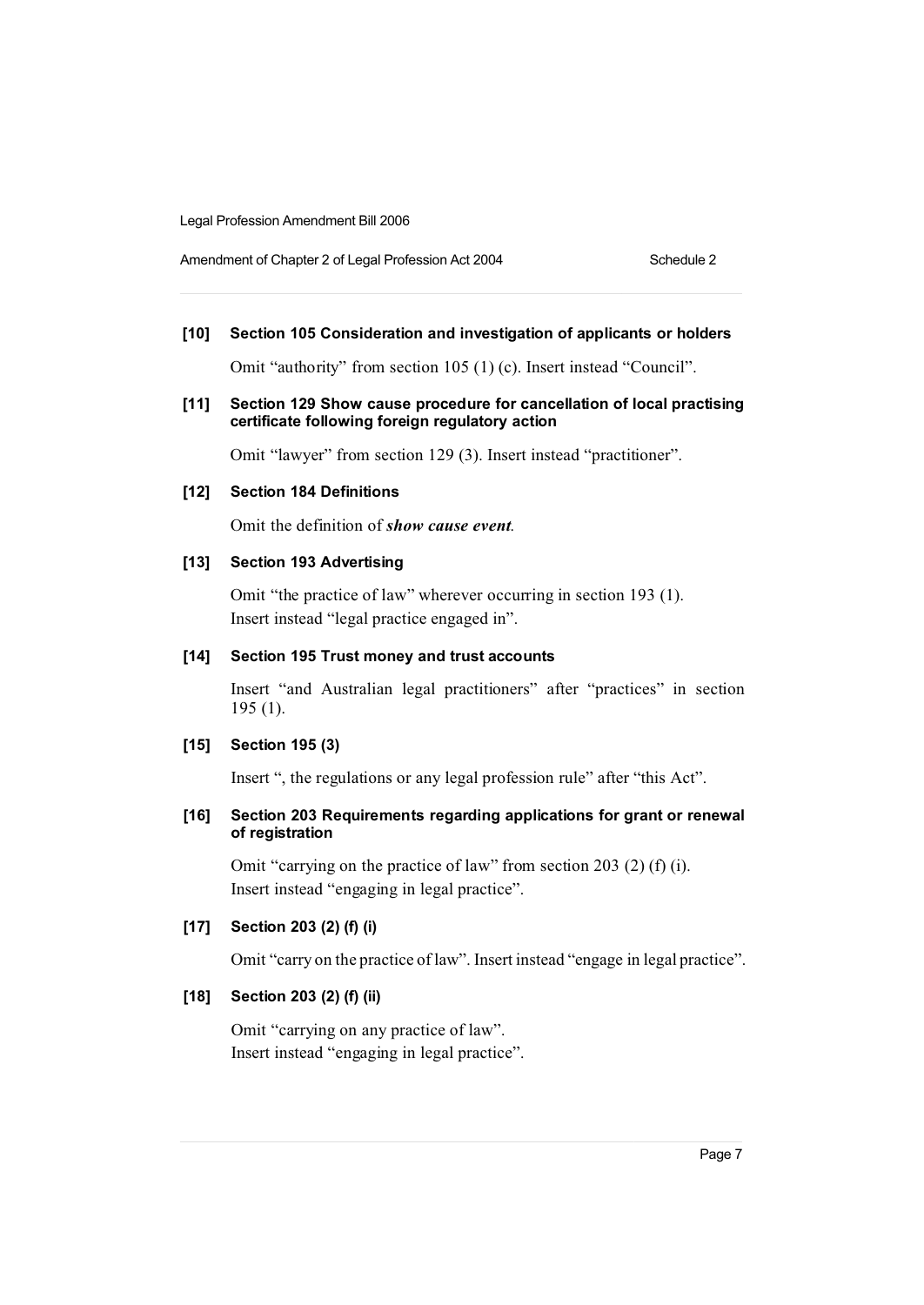Schedule 2 Amendment of Chapter 2 of Legal Profession Act 2004

#### **[19] Section 203 (2) (g)**

Omit "the practice of law". Insert instead "legal practice engaged in".

## **[20] Section 203 (2) (g)**

Omit "the applicant's practice of law". Insert instead "legal practice by the applicant".

## **[21] Section 203 (3) (b)**

Omit "practise law". Insert instead "engage in legal practice".

## **[22] Section 205 Requirement to grant or renew registration if criteria satisfied**

Omit "the practice of law" wherever occurring in section 205 (1) (b) and (c) (ii). Insert instead "legal practice".

## **[23] Section 205 (1) (c) (i)**

Omit "carrying on the practice of law". Insert instead "engaging in legal practice".

## **[24] Section 206 Refusal to grant or renew registration**

Omit "carries on the practice of law" from section 206 (2) (h). Insert instead "engages in legal practice".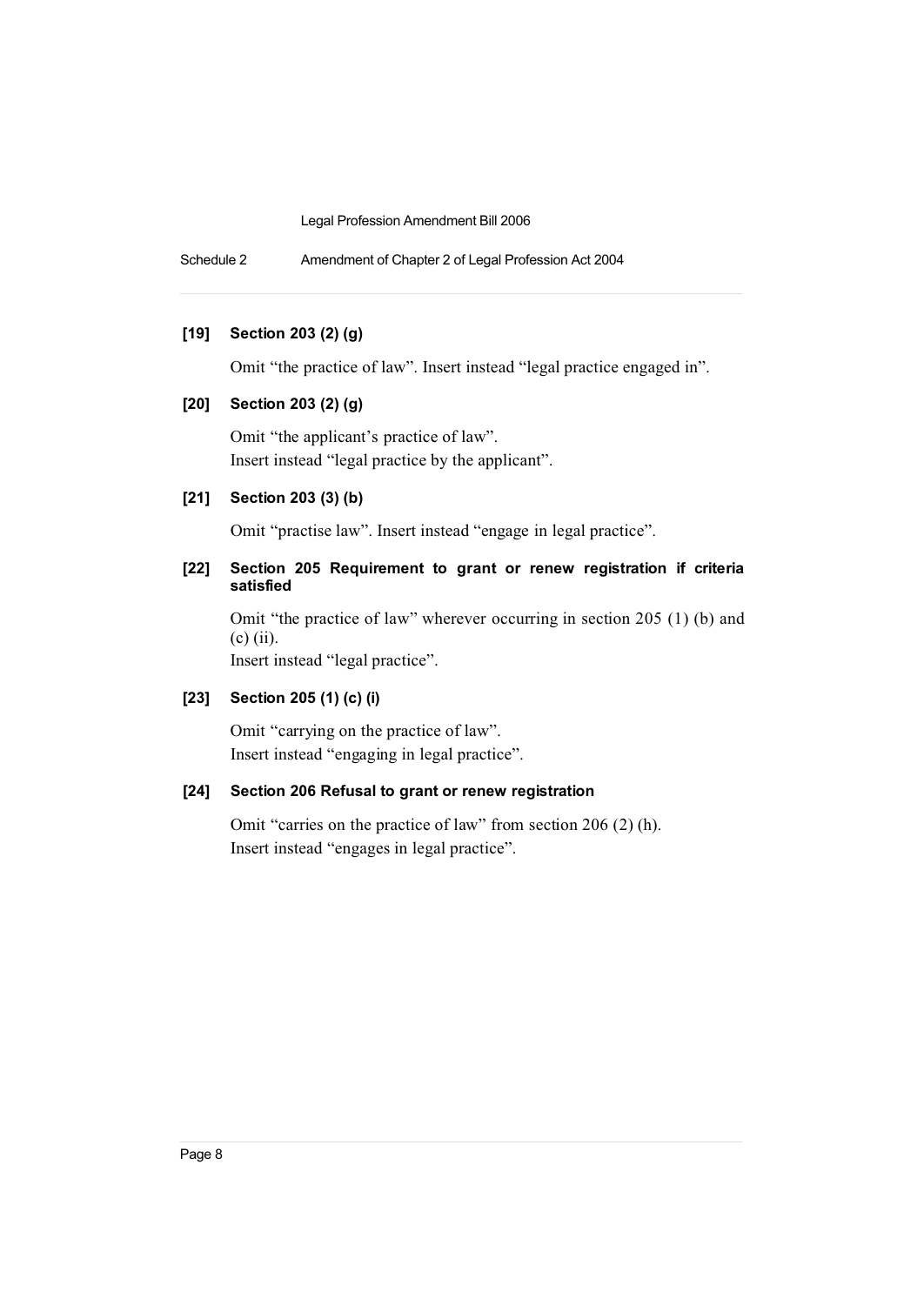Amendment of Chapter 3 of Legal Profession Act 2004 Schedule 3

# **Schedule 3 Amendment of Chapter 3 of Legal Profession Act 2004**

(Section 3)

#### **[1] Section 290 Payment of certain costs and expenses from Fund**

Omit "a Council in exercising its functions" from section 290 (1) (k). Insert instead "a Council or the Commissioner in exercising functions".

## **[2] Section 290 (1) (p)**

Insert after section 290 (1) (o):

(p) without limiting any other paragraph, the costs of a Council or the Commissioner in exercising functions under section 85 (Regulation of advertising and other marketing of services) or regulations under that section (including the prosecution of offences under that section or those regulations).

## **[3] Section 297 Application of Part to community legal centres**

Omit "an Australian legal practitioner" from section 297 (2) (a). Insert instead "a law practice".

## **[4] Section 297 (2) (b)**

Omit "an Australian legal practitioner on behalf of another person in the course of practising as an Australian legal practitioner". Insert instead "a law practice on behalf of another person".

#### **[5] Section 309 Disclosure of costs to clients**

Insert ", whether a specific rate or a benchmark rate," after "(if any)" in section 309 (1) (e).

## **[6] Section 309 (1) (i) (ii)**

Omit the subparagraph. Insert instead:

(ii) the setting aside of a costs agreement or a provision of a costs agreement under section 328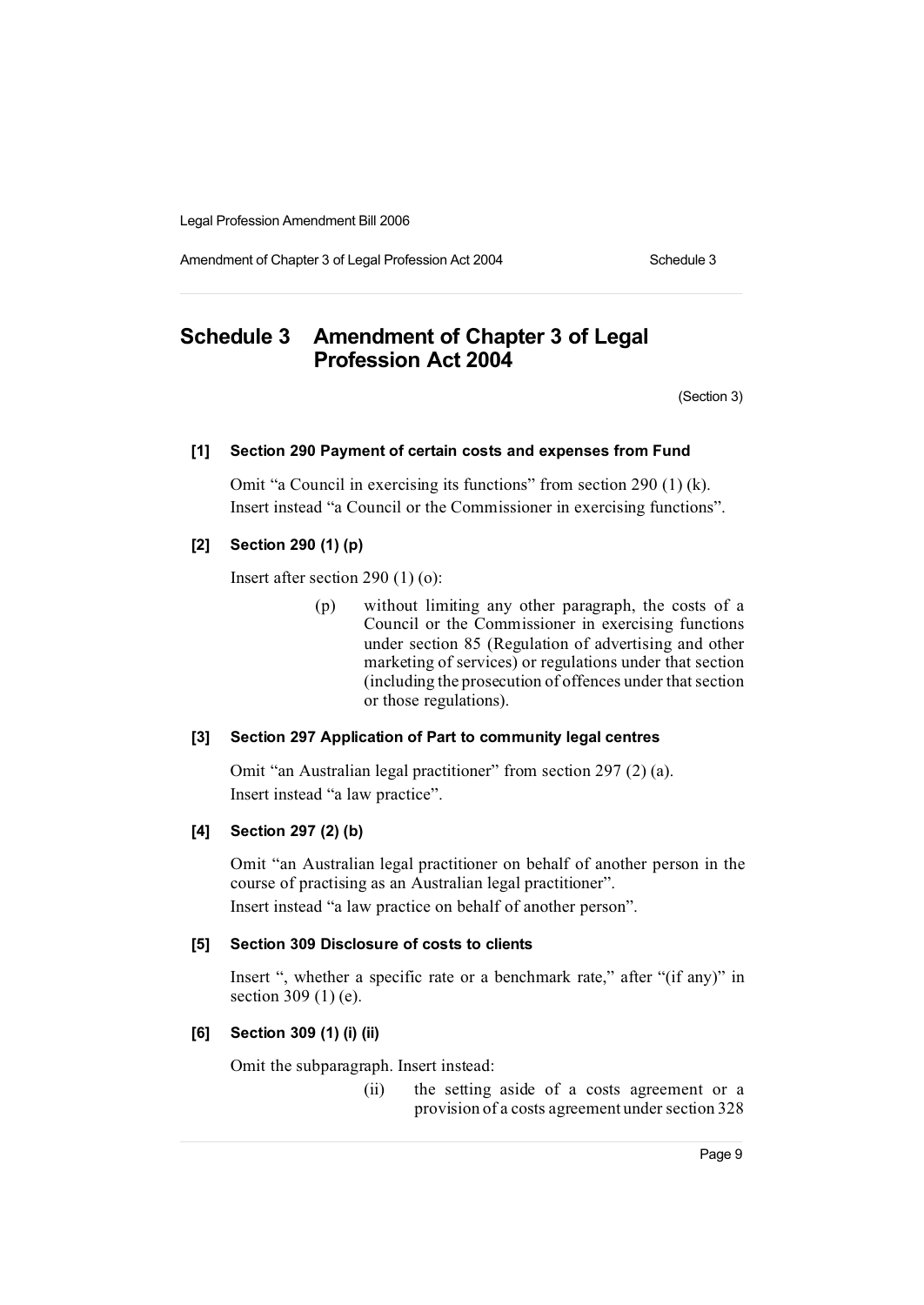Schedule 3 Amendment of Chapter 3 of Legal Profession Act 2004

(Setting aside costs agreements or provisions of costs agreements),

#### **[7] Section 309 (1A) and (1B)**

Insert after section 309 (1):

- (1A) For the purposes of subsection (1) (e), a benchmark rate of interest is a rate of interest for the time being equal to or calculated by reference to a rate of interest that is specified or determined from time to time by an ADI or another body or organisation, or by or under other legislation, and that is publicly available.
- (1B) The regulations may make provision for or with respect to the use of benchmark rates of interest, and in particular for or with respect to permitting, regulating or preventing the use of particular benchmark rates or particular kinds of benchmark rates.

#### **[8] Section 312 Exceptions to requirement for disclosure**

Omit section 312 (1) (c). Insert instead:

- (c) if the client or prospective client is:
	- (i) a law practice or an Australian legal practitioner, or
		- (ii) a public company, a subsidiary of a public company, a large proprietary company, a foreign company, a subsidiary of a foreign company or a registered Australian body (respectively within the meaning of the *Corporations Act 2001* of the Commonwealth), or
		- (iii) a financial services licensee (within the meaning of that Act), or
		- (iv) a liquidator, administrator or receiver (as respectively referred to in that Act), or
		- (v) a partnership that carries on the business of providing professional services if the partnership consists of 20 or more members or if the partnership would be a large proprietary company (within the meaning of that Act) if it were a company, or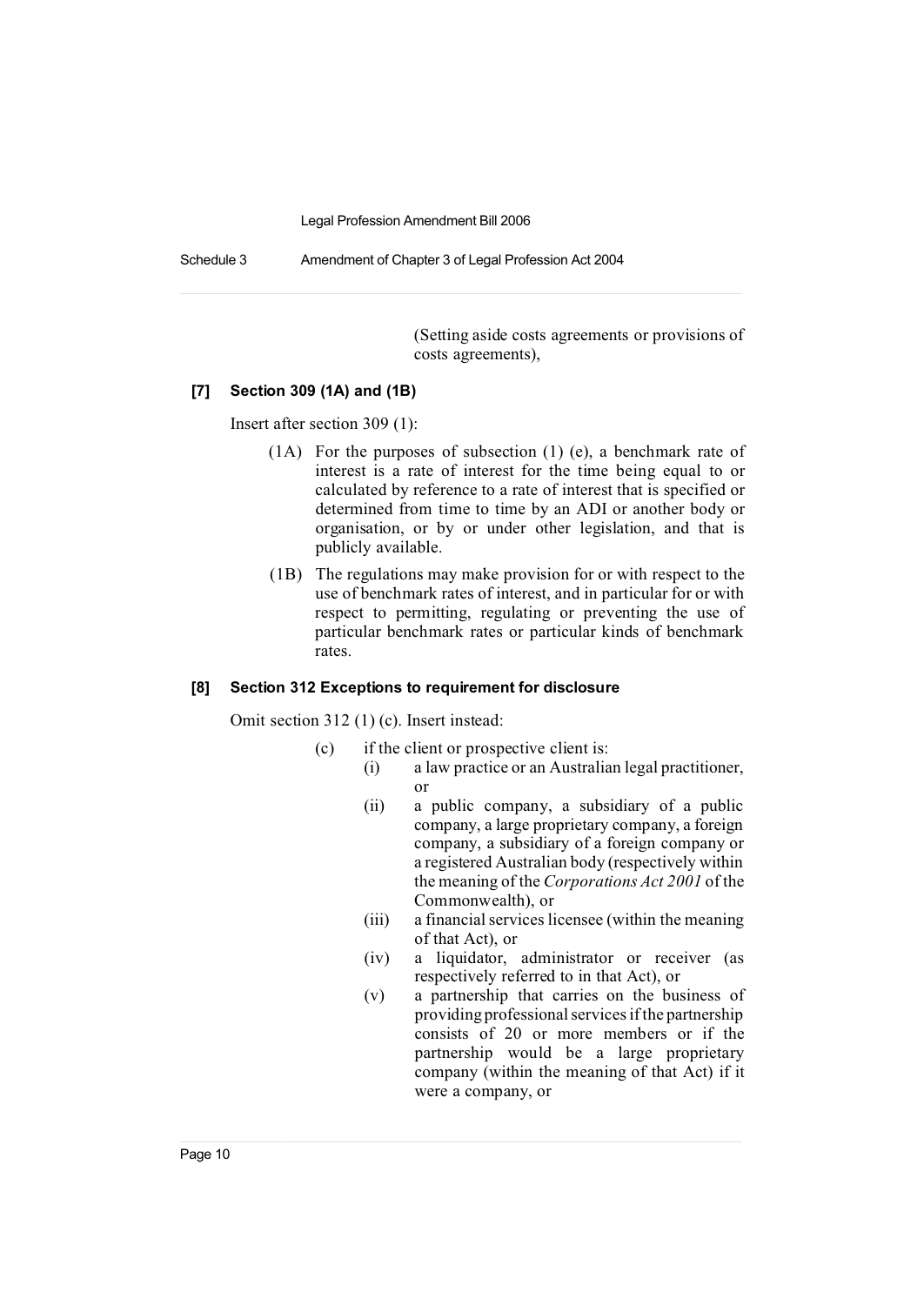Amendment of Chapter 3 of Legal Profession Act 2004 Schedule 3

- (vi) a proprietary company (within the meaning of that Act) formed for the purpose of carrying out a joint venture, if any shareholder of the company is a person to whom disclosure of costs is not required, or
- (vii) an unincorporated group of participants in a joint venture, if any member of the group is a person to whom disclosure of costs is not required and if any other members of the group who are not such persons have indicated that they waive their right to disclosure, or
- (viii) a Minister of the Crown in right of a jurisdiction or the Commonwealth acting in his or her capacity as such, or a government department or public authority of a jurisdiction or the Commonwealth,

## **[9] Section 317 Effect of failure to disclose**

Insert "or a provision of the costs agreement" after "the costs agreement" in section 317 (2).

## **[10] Section 321 Interest on unpaid legal costs**

Insert ", whether the bill is given in the form of a lump sum bill or an itemised bill" after "Part" in section 321 (1).

#### **[11] Section 321 (4) (a)**

Omit "prescribed under the *Supreme Court Act 1970*". Insert instead "prescribed by rules under section 101 (Interest after judgment) of the *Civil Procedure Act 2005*".

#### **[12] Section 321 (5)**

Insert after section 321 (4):

(5) Subsection (1) applies in relation to a bill of costs given in the form of a lump sum bill even if the client afterwards requests or is afterwards given an itemised bill.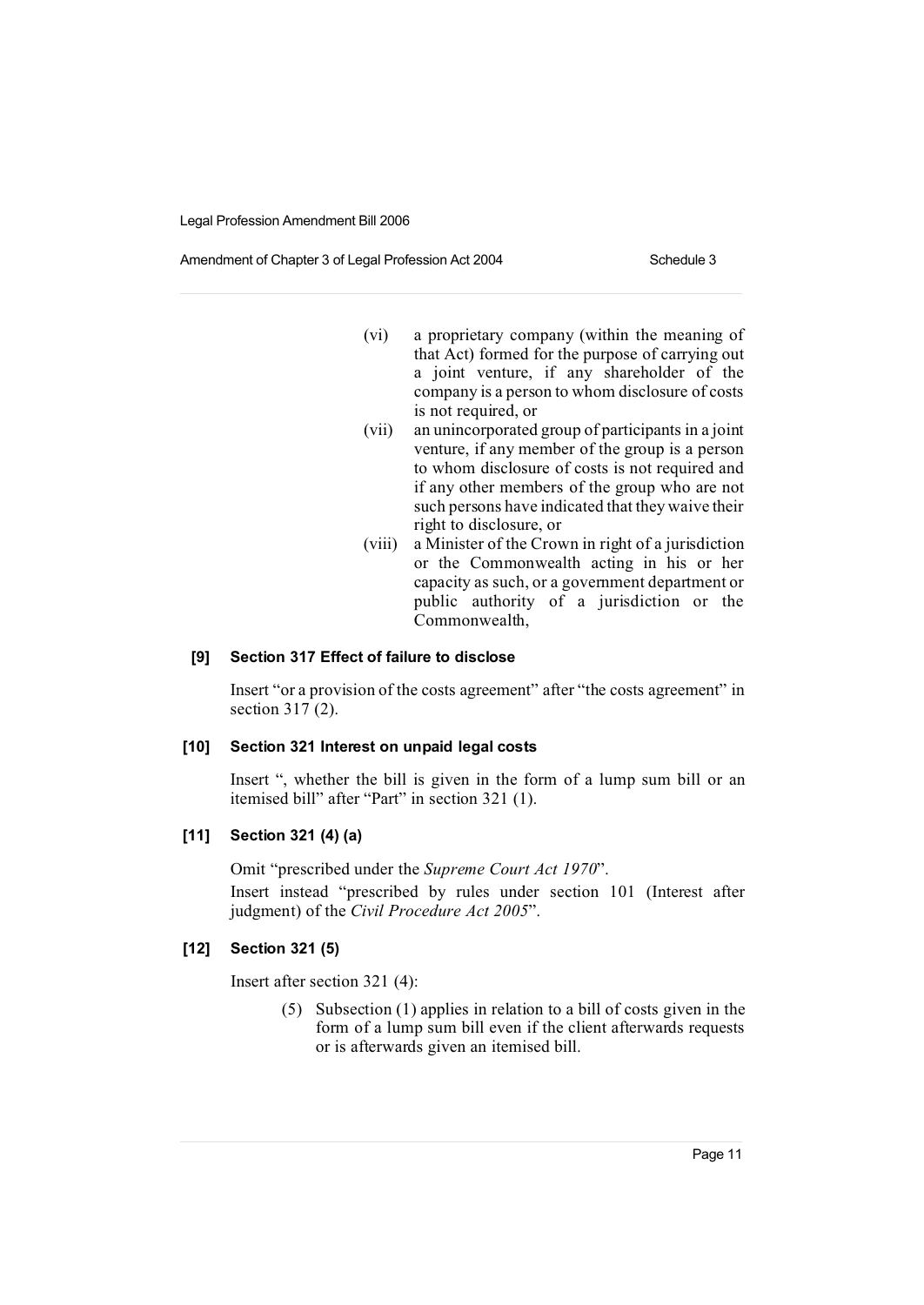Schedule 3 Amendment of Chapter 3 of Legal Profession Act 2004

#### **[13] Section 323 Conditional costs agreements**

Insert after section 323 (4):

- (4A) Subsection  $(3)$  (c) (iii), (d) and (e) do not apply to a conditional costs agreement if disclosure under:
	- (a) section 309 (Disclosure of costs to clients), or
	- (b) section 310 (1) (Disclosure if another law practice is to be retained),

in relation to the agreement was not or would not be required in the circumstances referred to in section 312 (1) (c) or (d) (Exceptions to requirement for disclosure).

#### **[14] Section 324 Conditional costs agreements involving uplift fees**

Omit section 324 (4). Insert instead:

(4) If a conditional costs agreement relatesto a litigious matter, the premium must not exceed 25% of the legal costs (excluding unpaid disbursements) otherwise payable.

#### **[15] Section 327 Certain costs agreements are void**

Insert after section 327 (3):

(3A) A law practice that has entered into a costs agreement in contravention of section 324 (2)–(5) (Conditional costs agreements involving uplift fees) is not entitled to recover the whole or any part of the uplift fee and must repay any amount received in respect of the uplift fee to the person from whom it was received.

#### **[16] Section 327 (4)**

Omit "section 324". Insert instead "section 324 (1)".

#### **[17] Section 328 Setting aside costs agreements or provisions of costs agreements**

Insert "or a provision of a costs agreement" after "a costs agreement" wheverever occurring in section 328 (1) and the note to the subsection.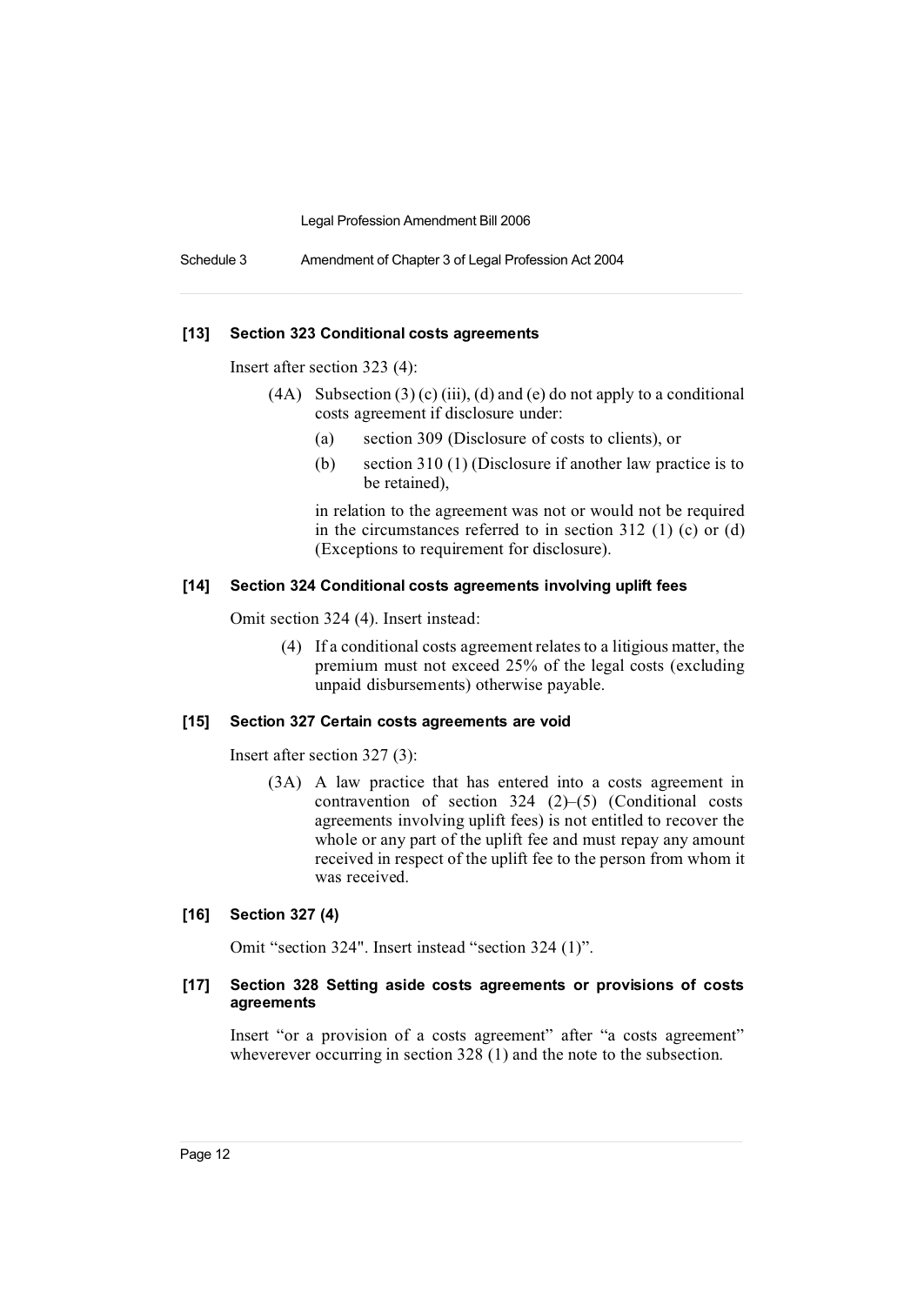Amendment of Chapter 3 of Legal Profession Act 2004 Schedule 3

## **[18] Section 328 (1A)**

Insert after section 328 (1):

- (1A) The costs assessor may:
	- (a) set aside merely a provision of the costs agreement even if the client applied for the whole agreement to be set aside, or
	- (b) set aside the whole costs agreement even if the client applied merely for a provision of the agreement to be set aside.

#### **[19] Section 328 (4)**

Insert "or a provision of a costs agreement" after "a costs agreement".

## **[20] Section 328 (4) and (5)**

Insert "or the provision of the agreement" after "the agreement" wherever occurring.

## **[21] Section 328 (6)**

Insert "or the provision of the costs agreement" after "agreement".

## **[22] Section 328 (11)**

Insert after section 328 (10):

(11) Subdivision 6 (Appeals) of Division 11 applies in relation to a determination to make, or not make, an order under subsection (1) or (4) as if references in that Subdivision to an application for a costs assessment were references to an application to set aside a costs agreement or a provision of a costs agreement.

## **[23] Section 331 Legal costs cannot be recovered unless bill has been served**

Omit "A law practice" from section 331 (1). Insert instead "Subject to section 332A (Person may request itemised bill), a law practice".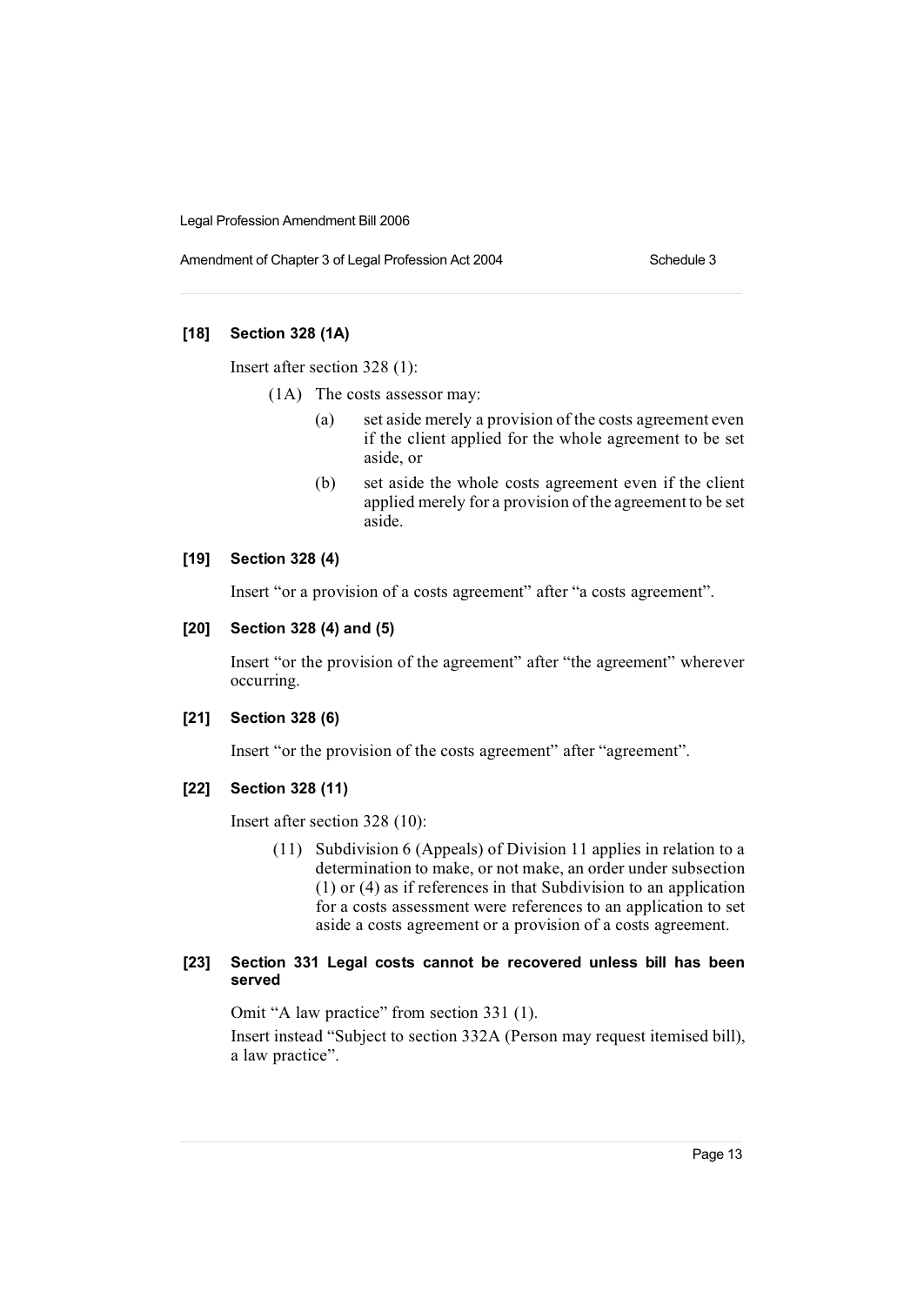Schedule 3 Amendment of Chapter 3 of Legal Profession Act 2004

#### **[24] Section 332A**

Insert after section 332:

#### **332A Person may request itemised bill**

- (1) Within 30 days after receiving a lump sum bill, a person may request the law practice to give them an itemised bill.
- (2) If a person makes a request under subsection (1), the law practice must not commence any proceedings to recover those costs until at least 30 days after complying with the request.
- (3) A law practice is not entitled to charge a person for the preparation of an itemised bill requested under this section.
- (4) Section 332 (2)–(7) (Bills) apply to the giving of an itemised bill under this section.

#### **[25] Section 333 Notification of client's rights**

Omit section 333 (a) (ii). Insert instead:

(ii) the setting aside of a costs agreement or a provision of a costs agreement under section 328 (Setting aside costs agreements or provisions of costs agreements),

#### **[26] Section 333 (2)**

Insert at the end of the section after the note:

- (2) Subsection (1) does not apply to a bill if disclosure under:
	- (a) section 309 (Disclosure of costs to clients), or
	- (b) section 310 (1) (Disclosure if another law practice is to be retained),

in relation to the relevant costs agreement was not or would not be required in the circumstances referred to in section 312 (1) (c) or (d) (Exceptions to requirement for disclosure).

#### **[27] Section 352 Application for costs assessment by law practice giving bill**

Omit "a costs assessor" from section 352 (1). Insert instead "the Manager, Costs Assessment".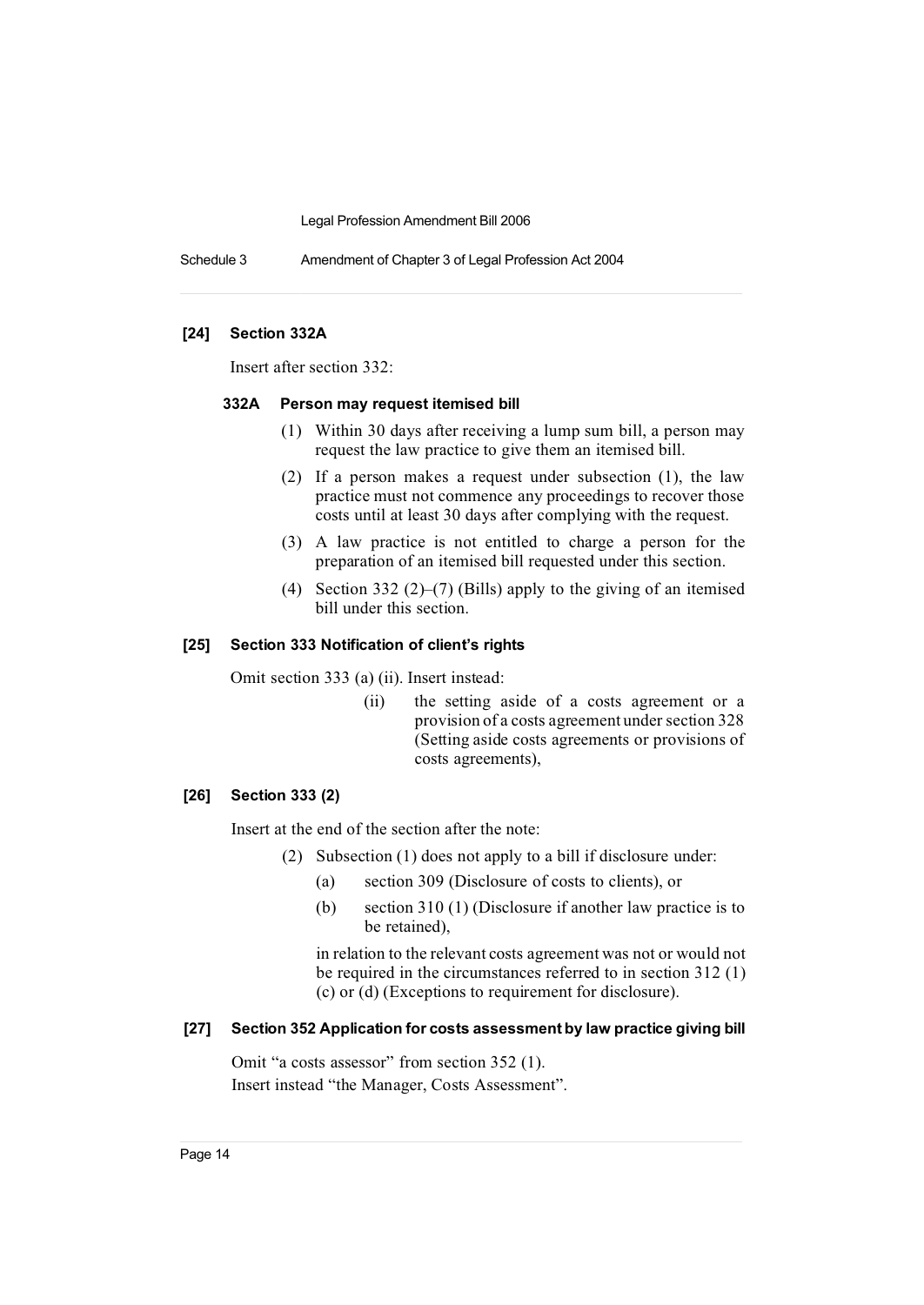Amendment of Chapter 3 of Legal Profession Act 2004 Schedule 3

#### **[28] Section 361 Assessment of complying costs agreements**

Omit "costs, and" from section 361 (1) (b). Insert instead "costs".

## **[29] Section 361 (1) (c)**

Omit the paragraph.

## **[30] Section 361 (2)**

Omit the subsection and note. Insert instead:

(2) This section has effect subject to section 328 but does not limit the operation of section 365.

**Note.** Section 328 provides for the setting aside of a costs agreement or a provision of a costs agreement. Section 365 provides that a costs assessor may have regard to, but not apply the terms of, a costs agreement in assessing party/party costs.

## **[31] Section 368 Certificate as to determination**

Omit "to each party and the Manager, Costs Assessment" from section 368 (1).

#### **[32] Section 368 (5A)**

Insert after section 368 (5):

- (5A) The costs assessor must forward the certificate or a copy of the certificate to:
	- (a) the Manager, Costs Assessment, and
	- (b) each party to the assessment, unless subsection (6) applies.

## **[33] Section 368 (6) (a)**

Omit the paragraph. Insert instead:

(a) forward a copy of the certificate to the Manager, Costs Assessment only, and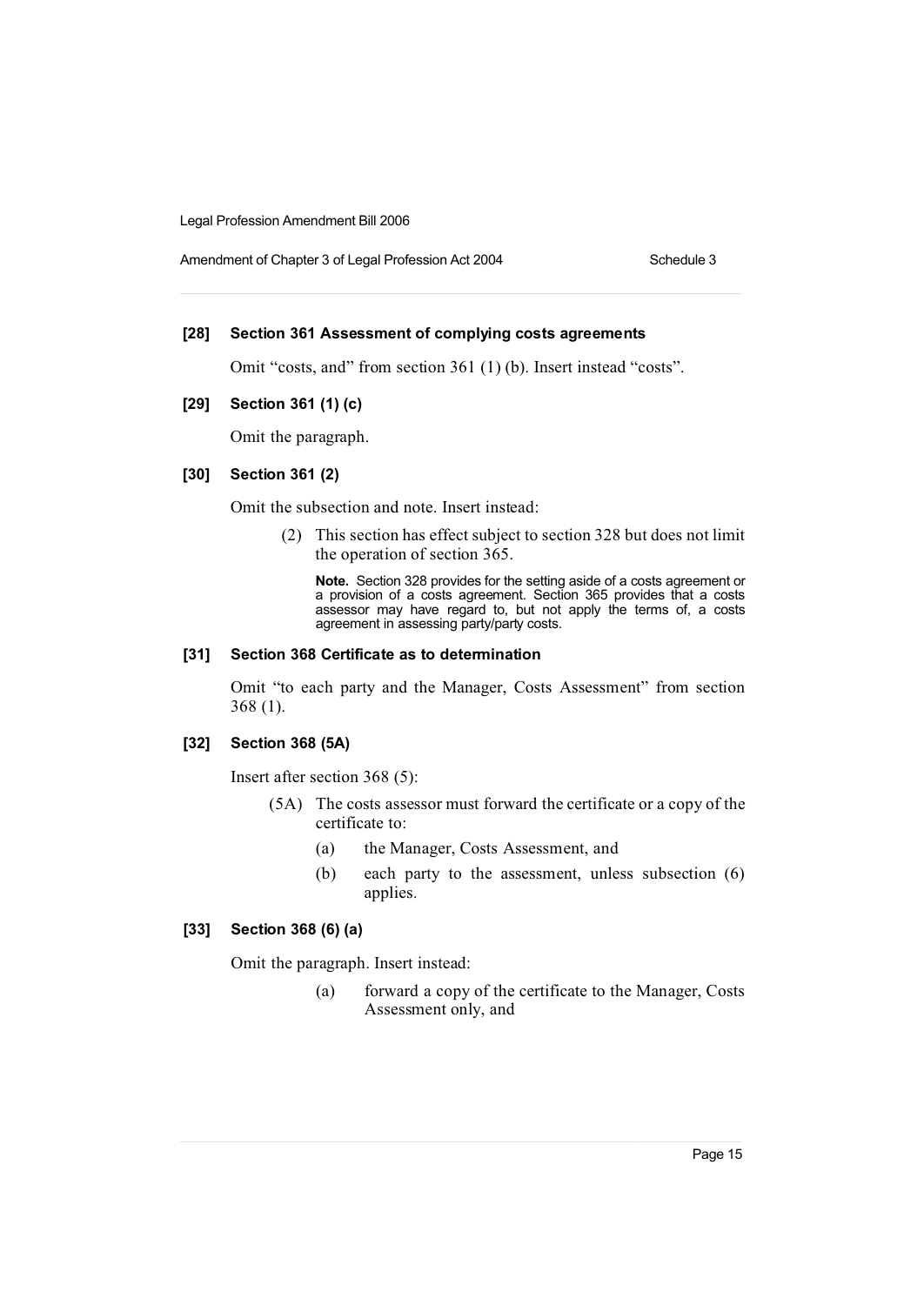Schedule 3 Amendment of Chapter 3 of Legal Profession Act 2004

#### **[34] Section 369 Recovery of costs of costs assessment**

Insert after section 369 (2):

(2A) Subject to any order of or the rules of the relevant court or tribunal, the costs assessor may determine by whom and to what extent the costs of an assessment referred to in section 364 (Assessment of costs—costs ordered by court or tribunal) are payable and include the determination in the certificate issued under this section in relation to the assessment.

## **[35] Section 369 (5)**

Insert "and forward" after "issue".

#### **[36] Section 369 (10)**

Omit "means". Insert instead "includes".

#### **[37] Section 369 (10)**

Insert "also" before "includes".

## **[38] Section 373 Application by party for review of determination**

Omit "the issue of" from section 373 (1).

## **[39] Section 373 (1)**

Insert "has been forwarded to the parties" before "that".

#### **[40] Section 373 (1), note**

Insert "or a provision of the costs agreement" after "the costs agreement".

## **[41] Section 485 Failure to obtain fidelity insurance for regulated mortgage**

Omit "issue" from section 485 (1). Insert instead "grant".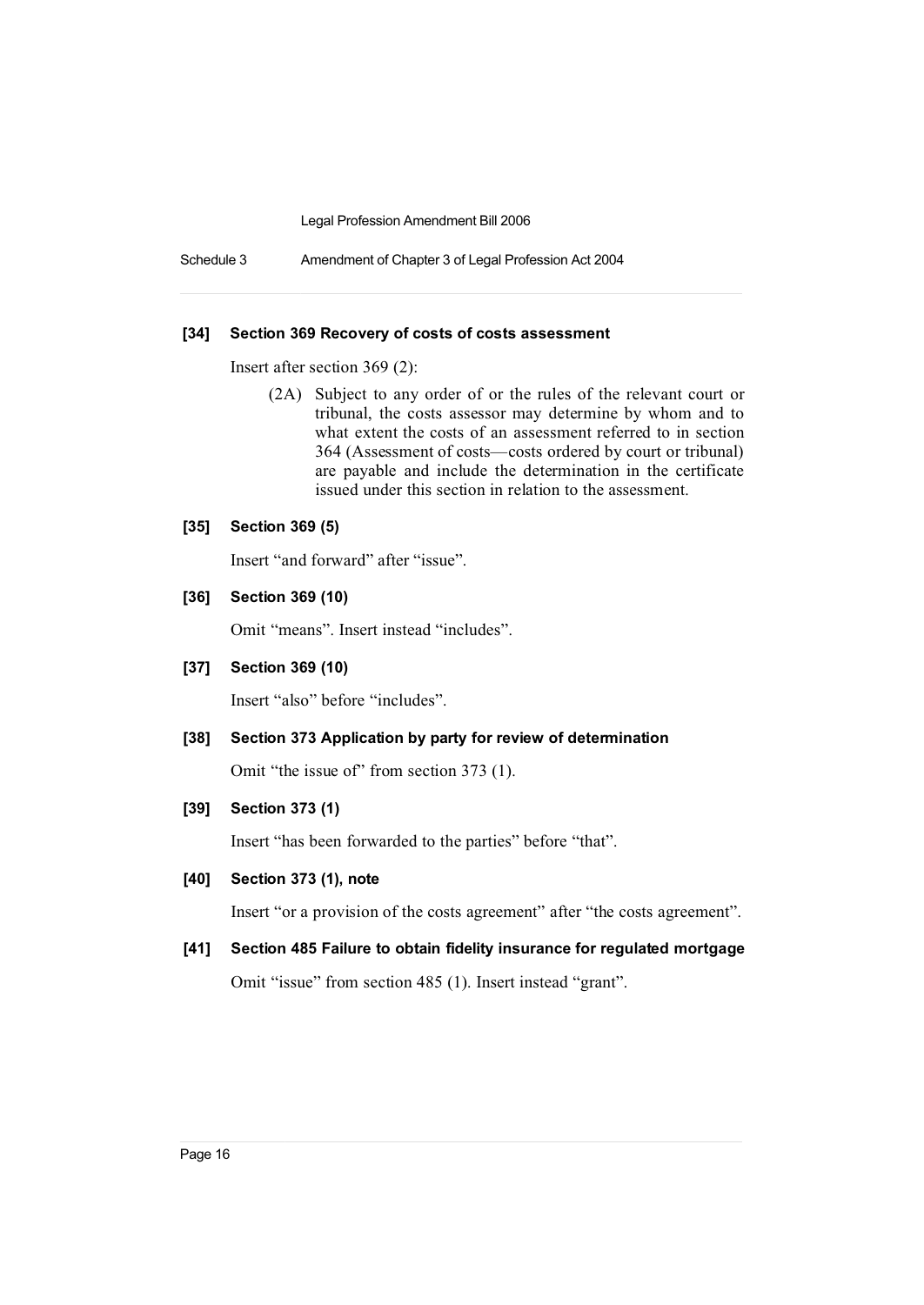Amendment of Chapter 4 of Legal Profession Act 2004 Schedule 4

# **Schedule 4 Amendment of Chapter 4 of Legal Profession Act 2004**

(Section 3)

#### **[1] Section 508 Practitioner to be notified of complaint**

Insert "to" after "likely" in section 508 (3).

## **[2] Section 508 (3) (a)–(d)**

Omit "to" wherever occurring at the beginning of each paragraph.

## **[3] Section 511 Summary dismissal of complaints**

Omit "authority" wherever occurring in section 511 (1) (a) and (h). Insert instead "Commissioner or Council".

## **[4] Section 511 (1) (f)**

Omit "an". Insert instead "any".

#### **[5] Section 533 Referral of matters to costs assessors**

Insert after section 533 (4):

(5) No fee is payable under section 354 (How to make an application for costs assessment) for any such application.

#### **[6] Sections 537 (1) (c) and (2), 542 (1) (c), 559 (2) (b) and 571 (5) (b) (i)**

Omit "section 540 (Summary conclusion of complaint procedure by caution, reprimand or compensation order)" wherever occurring. Insert instead "section 540 (Summary conclusion of complaint procedure by caution, reprimand, compensation order or imposition of conditions)".

#### **[7] Section 540 Summary conclusion of complaint procedure by caution, reprimand, compensation order or imposition of conditions**

Insert after section 540 (2) (c):

(d) determine that a specified condition be imposed on the practitioner's practising certificate.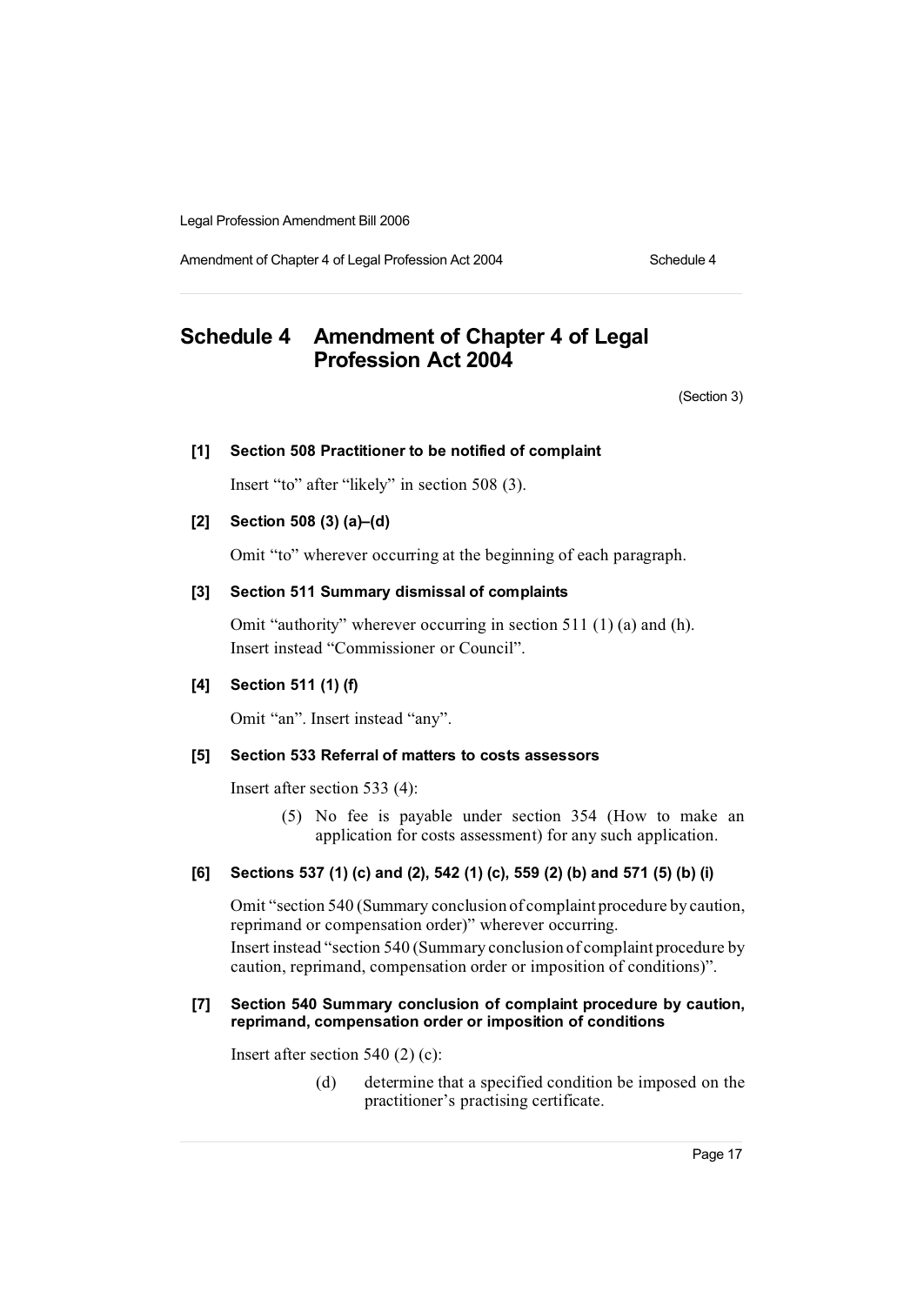Schedule 4 Amendment of Chapter 4 of Legal Profession Act 2004

#### **[8] Section 540 (5)**

Insert "or that a condition be imposed on an Australian legal practitioner's practising certificate under this section," after "this section,".

#### **[9] Section 540 (6)**

Insert after section 540 (5) after the note:

(6) If the Commissioner determines that a specified condition be imposed on a practising certificate, the appropriate Council is required to impose and maintain the condition. The condition may be amended, suspended, reinstated or revoked with the concurrence of the Commissioner.

#### **[10] Section 570 Request by complainant for compensation order**

Omit section 570 (1). Insert instead:

- (1) A complainant may request a compensation order in respect of loss suffered by:
	- (a) the complainant, or
	- (b) another person who is a client of the law practice to which the Australian legal practitioner concerned belongs,

(or both) because of the conduct the subject of the complaint. The complainant, or other person, suffering the loss is referred to in this Part as an *aggrieved person*.

## **[11] Section 570 (2)**

Omit "the complainant". Insert instead "the aggrieved person".

#### **[12] Section 571 Compensation orders**

Omit "complainant" from section 571 (1) and (2) wherever occurring. Insert instead "aggrieved person".

## **[13] Section 572 Prerequisites to making of compensation orders**

Omit "complainant" from section 572 (1) (a). Insert instead "aggrieved person".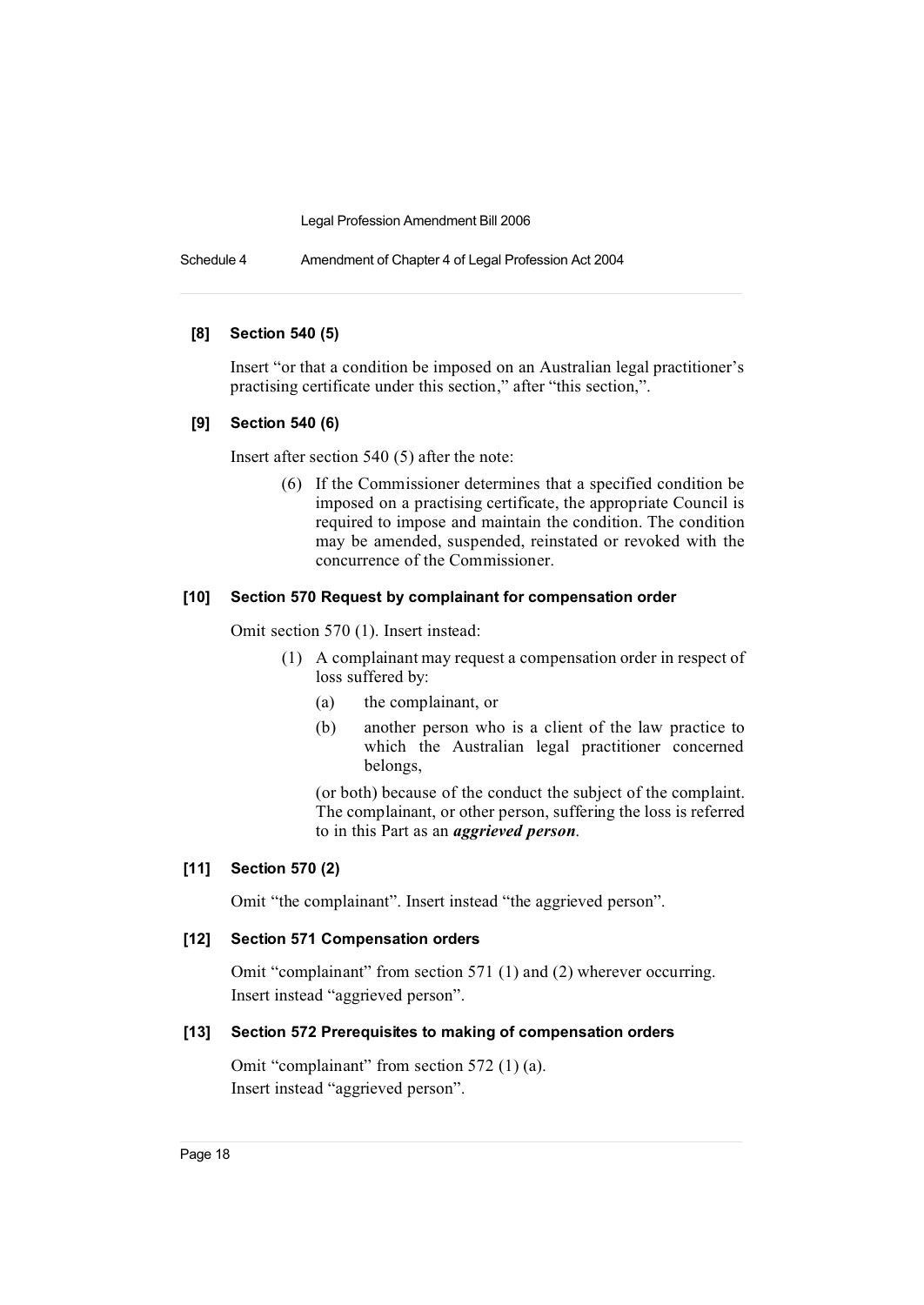Amendment of Chapter 4 of Legal Profession Act 2004 Schedule 4

## **[14] Section 572 (2)**

Omit "complainant". Insert instead "aggrieved person".

#### **[15] Section 573 Making of compensation orders**

Insert "539 or" after "section" in section 573 (3) (a) (i).

#### **[16] Section 573 (7)**

Insert after section 573 (6):

(7) A compensation order may specify the person to whom monetary compensation is payable, whether to the aggrieved person or to another person on behalf of the aggrieved person.

## **[17] Section 575 Other remedies not affected**

Omit "a complainant". Insert instead "an aggrieved person".

## **[18] Section 575**

Omit "the complainant". Insert instead "the aggrieved person".

#### **[19] Section 599**

Insert after section 598:

#### **599 Conditions imposed under this Chapter**

Any requirements of Chapter 2 (General requirements for engaging in legal practice) relating to the imposition of conditions do not apply to conditions imposed under this Chapter.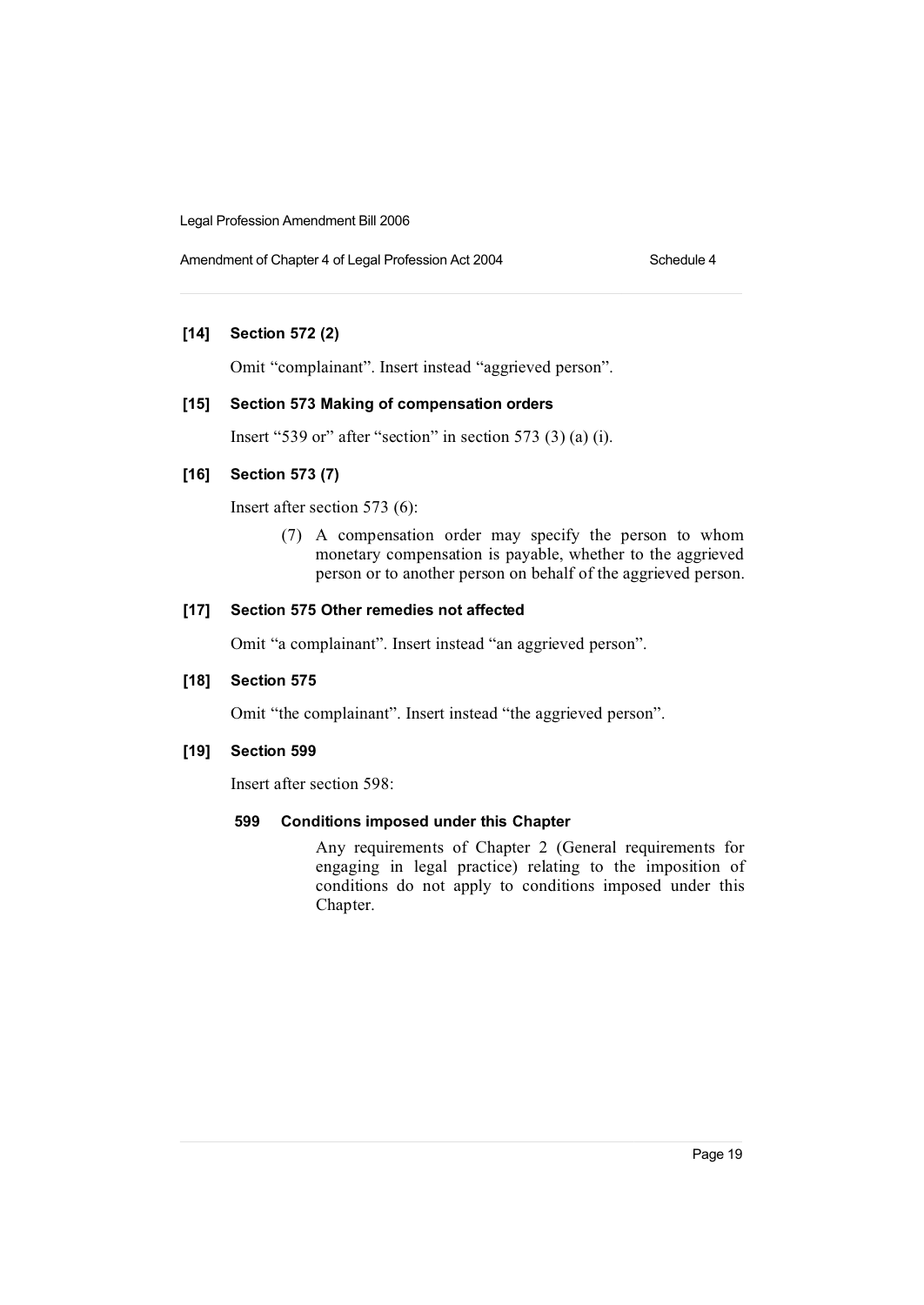Schedule 5 Amendment of Chapter 5 of Legal Profession Act 2004

# **Schedule 5 Amendment of Chapter 5 of Legal Profession Act 2004**

(Section 3)

## **[1] Section 615 Circumstances warranting external intervention**

Omit "law practice" from section 615 (d). Insert instead "practice".

## **[2] Section 653 Reports by external intervener**

Omit "authority" from section 653 (3). Insert instead "Law Society Council".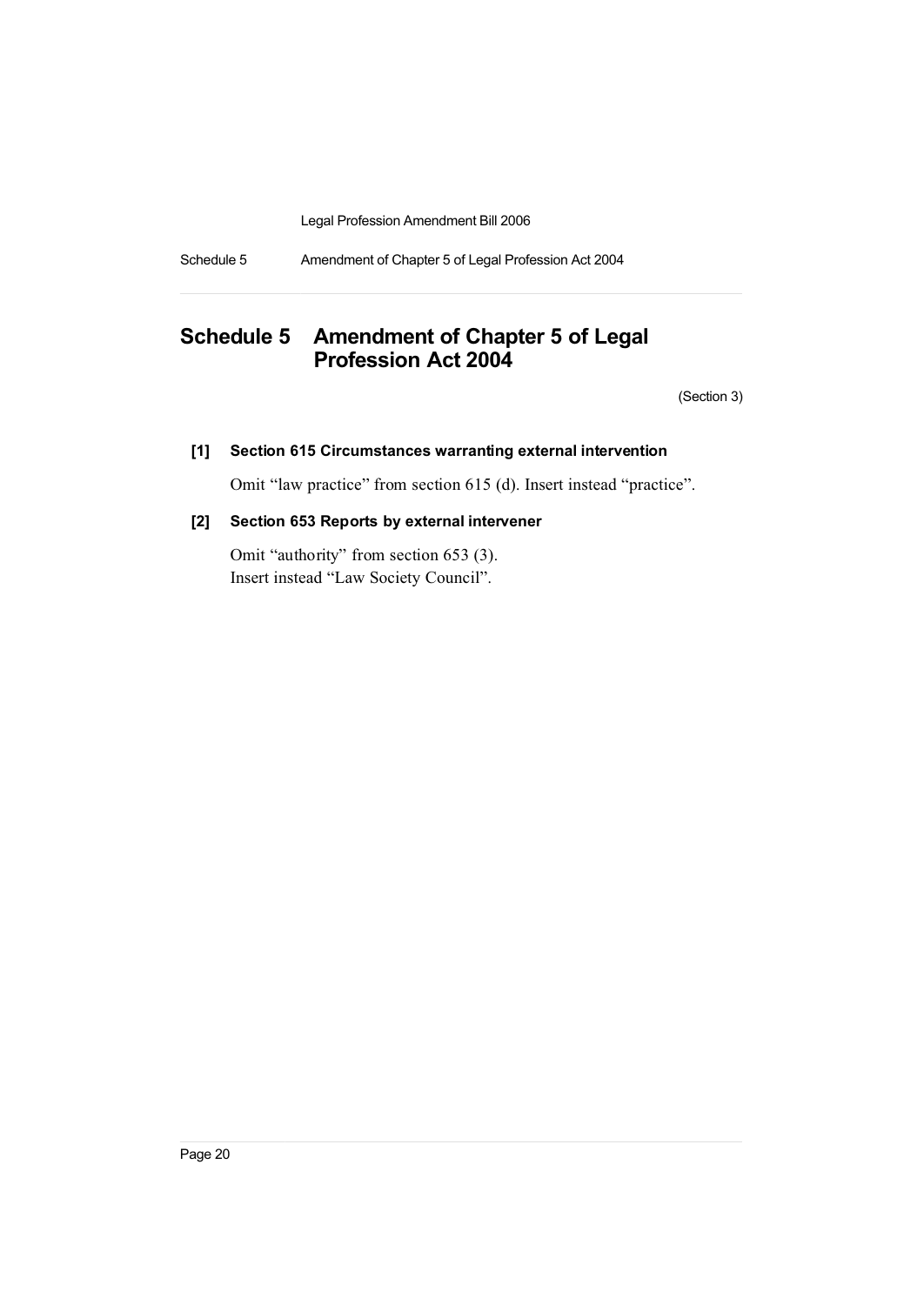Amendment of Chapter 7 of Legal Profession Act 2004 Schedule 6

# **Schedule 6 Amendment of Chapter 7 of Legal Profession Act 2004**

(Section 3)

#### **[1] Section 688 Functions of Commissioner**

Omit "issue" from section 688 (1) (j). Insert instead "grant".

#### **[2] Section 689 Commissioner may require Councils to provide information**

Omit "issue" wherever occurring in section 689 (1) (d). Insert instead "grant".

#### **[3] Section 689A**

Insert after section 689:

## **689A Functions of Commissioner in relation to advertising offences**

- (1) In addition to the Commissioner's other functions, the Commissioner may institute prosecutions for an offence against section 85 (Regulation of advertising and other marketing of services) or regulations made under that section.
- (2) If the Commissioner suspects on reasonable grounds that a person (whether or not an Australian lawyer) may have committed an offence against section 85 or regulations made under that section, the Commissioner or a person authorised by the Commissioner may conduct an investigation in relation to the matter.
- (3) The Commissioner or authorised person has and may exercise, in relation to the matter referred to in subsection (2), the same powers as an investigator has under Chapter 6 (Provisions relating to investigations) in relation to a matter that is the subject of a complaint under Chapter 4 (Complaints and discipline).
- (4) Accordingly, the provisions of Chapter 6 apply in relation to the matter referred to in subsection (2), and so apply with any necessary modifications and as if a reference to an Australian lawyer included a reference to a lay person.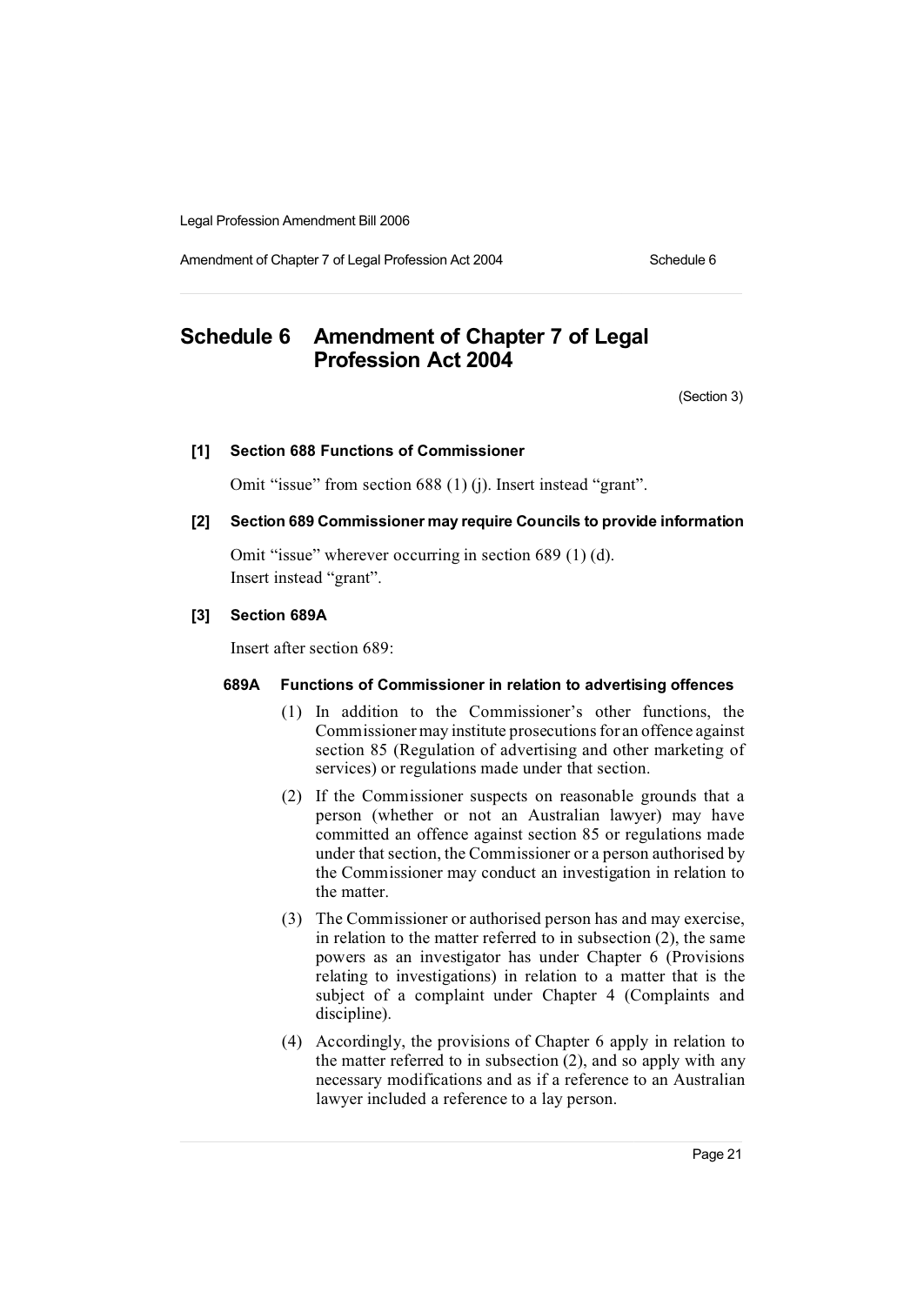Schedule 6 Amendment of Chapter 7 of Legal Profession Act 2004

(5) This section does not limit any powers that may be exercised apart from this section by the Commissioner or by any other person.

#### **[4] Section 696 Functions of Bar Council**

Omit "or to an officer of the Bar Council" from section 696 (2). Insert instead ", to an officer of the Bar Council or to an employee of the Bar Association".

## **[5] Section 696 (3) (a)**

Omit the paragraph. Insert instead:

(a) a person to whom Chapter 4 (Complaints and discipline) applies, other than an Australian legal practitioner who is, or was at the relevant time, a solicitor, or

## **[6] Section 696 (4)**

Insert after section 696 (3):

(4) Without limiting any other provision of this section, the Bar Council may investigate and bring proceedings for a breach of Part 2.2 by any person, including a lay person.

#### **[7] Section 699 Functions of Law Society Council**

Omit "or to an officer of the Law Society Council" from section 699 (3). Insert instead ", to an officer of the Law Society Council or to an employee of the Law Society".

## **[8] Section 699 (4) (a)**

Omit the paragraph. Insert instead:

(a) a person to whom Chapter 4 (Complaints and discipline) applies, other than an Australian legal practitioner who is, or was at the relevant time, entitled to engage in legal practice only as or in the manner of a barrister, or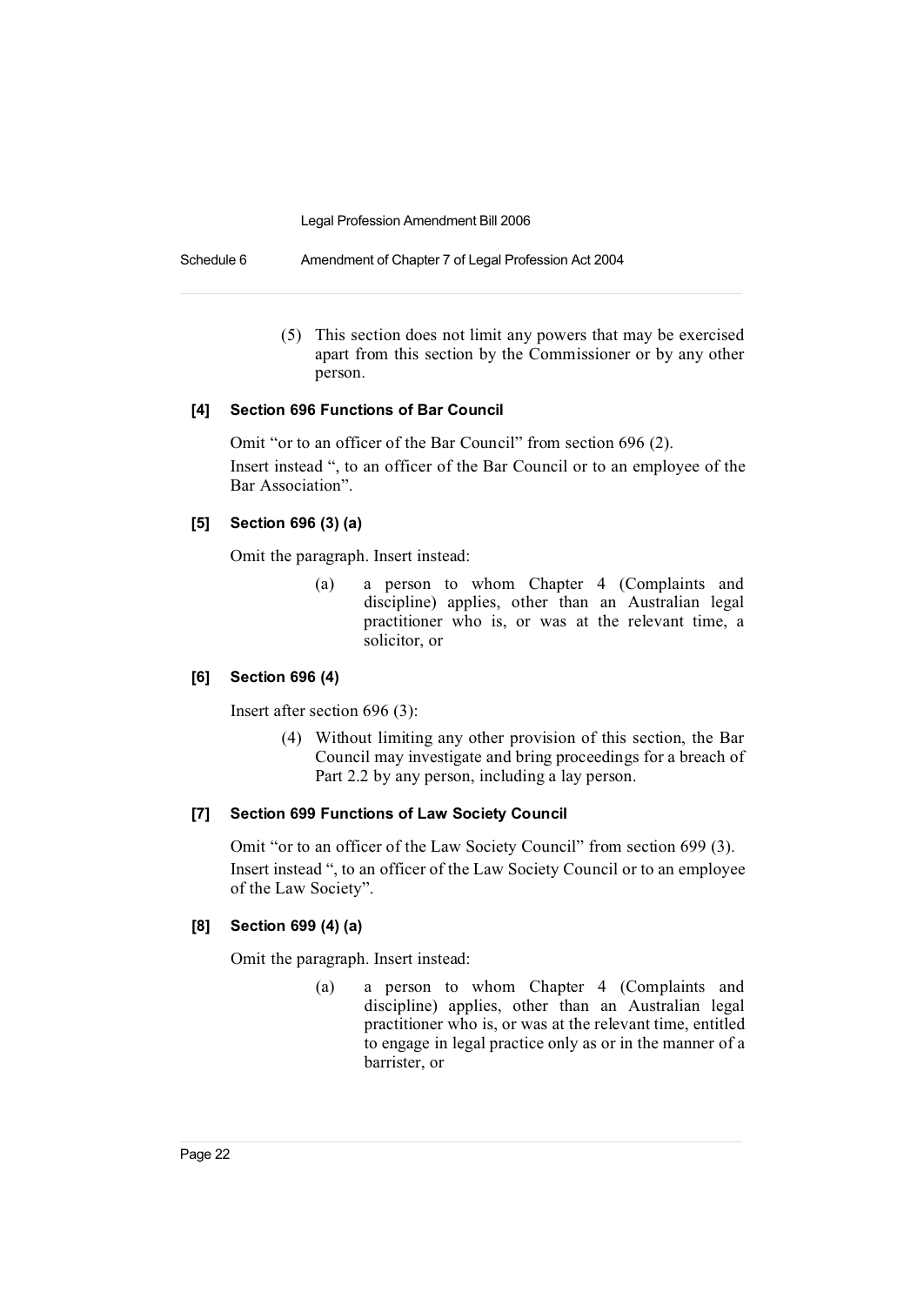Amendment of Chapter 7 of Legal Profession Act 2004 Schedule 6

## **[9] Section 699 (5)**

Insert after section 699 (4):

(5) Without limiting any other provision of this section, the Law Society Council may investigate and bring proceedings for a breach of Part 2.2 by any person, including a lay person.

## **[10] Section 701 Purpose**

Omit "locally registered foreign lawyers". Insert instead "Australian-registered foreign lawyers".

## **[11] Section 702 Rules for barristers**

Omit "practice" from section 702 (1). Insert instead "engaging in legal practice".

## **[12] Section 702 (2)**

Omit the subsection. Insert instead:

(2) The Bar Council may make rules for or with respect to engaging in legal practice as an Australian-registered foreign lawyer who engages in legal practice only as or in the manner of a barrister.

## **[13] Section 703 Rules for solicitors**

Omit "practice" from section 703 (1). Insert instead "engaging in legal practice".

## **[14] Section 703 (2)**

Omit the subsection. Insert instead:

(2) The Law Society Council may make rules for or with respect to engaging in legal practice as an Australian-registered foreign lawyer who engages in legal practice as or in the manner of a solicitor.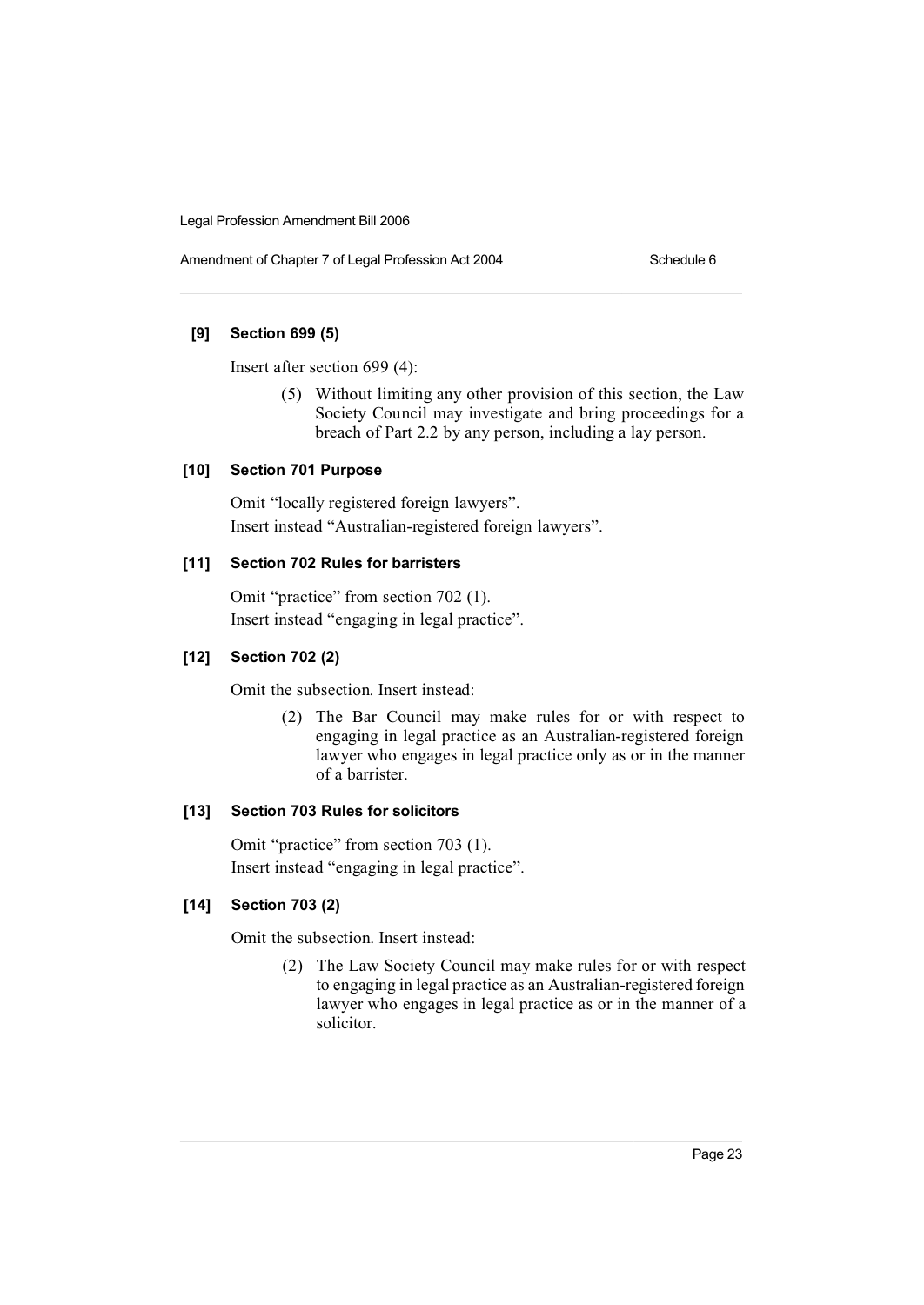Schedule 6 Amendment of Chapter 7 of Legal Profession Act 2004

## **[15] Section 706 Subject-matter of legal profession rules**

Omit "locally registered foreign lawyers" from section 706 (1). Insert instead "Australian-registered foreign lawyers".

## **[16] Section 711 Binding nature of legal profession rules**

Omit "locally registered foreign lawyers" from section 711 (1). Insert instead "Australian-registered foreign lawyers".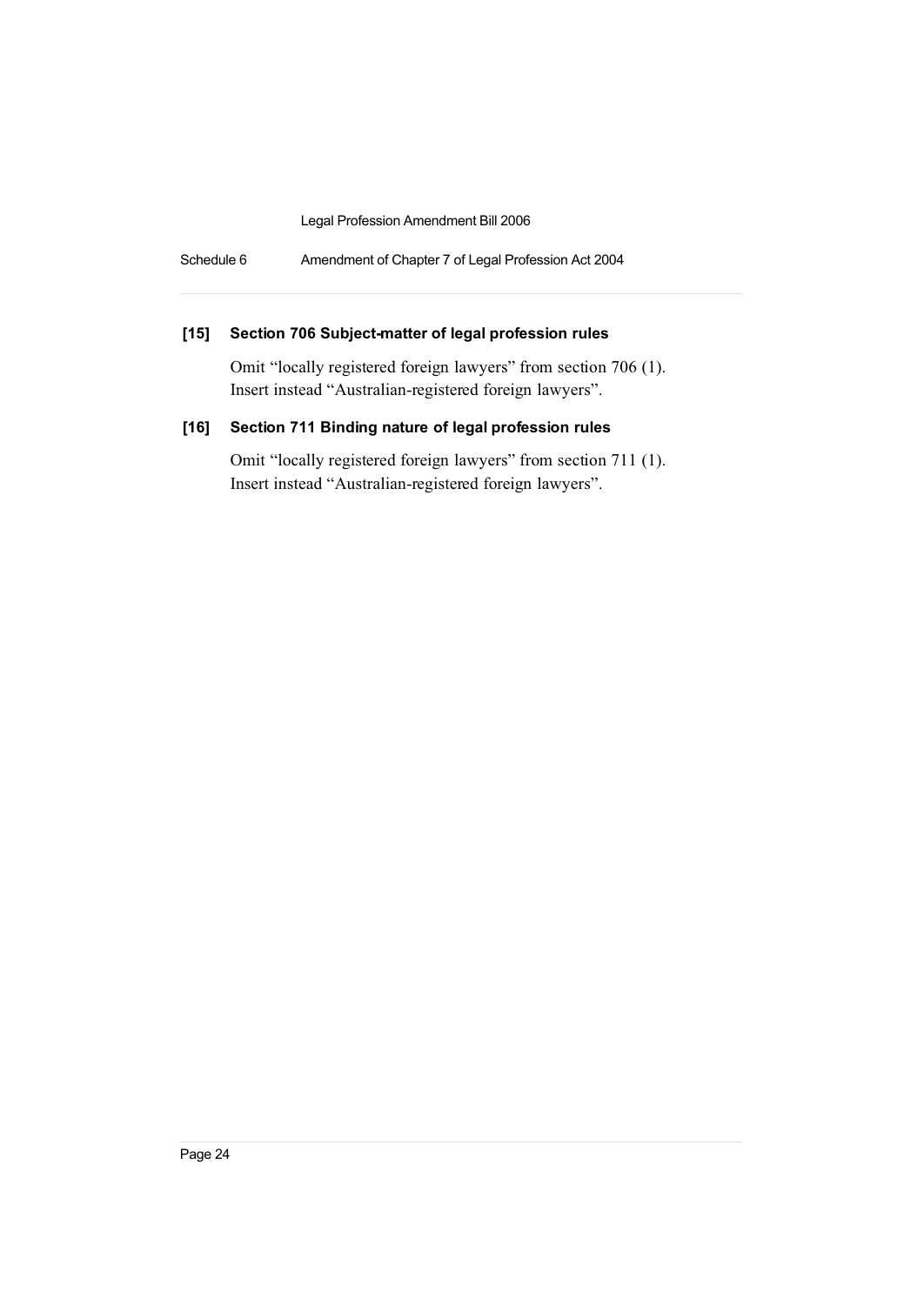Amendment of Chapter 8 of Legal Profession Act 2004 Schedule 7

# **Schedule 7 Amendment of Chapter 8 of Legal Profession Act 2004**

(Section 3)

#### **[1] Section 721 Disclosure of information by local regulatory authorities**

Insert after section 721 (2):

(2A) The regulations may authorise a local regulatory authority to disclose information to a person or body prescribed, or of a class prescribed, by the regulations relating to or arising under this Act or a corresponding law, subject to any limitations or restrictions specified in the regulations.

#### **[2] Section 722A**

Insert after section 722:

#### **722A Protection of applications for referral for pro bono legal services**

- (1) A protected person is not required to divulge or produce to any person, court or tribunal (whether in response to a subpoena or otherwise) any information or document received by a protected person in connection with an application made by or on behalf of a person for a referral for the provision of legal services on a pro bono basis.
- (2) This section has effect despite section 730A (Duty to report suspected offences).
- (3) In this section:

*protected person* means:

- (a) the Bar Association or Law Society, or
- (b) a Council or a member of a Council, or
- (c) a committee or member of a committee of the Bar Association, Law Society or a Council, or
- (d) an Australian legal practitioner to whom a person or body mentioned in a preceding paragraph of this definition gives any information or document referred to in subsection (1) for the purpose of advising such a person or body on the application, or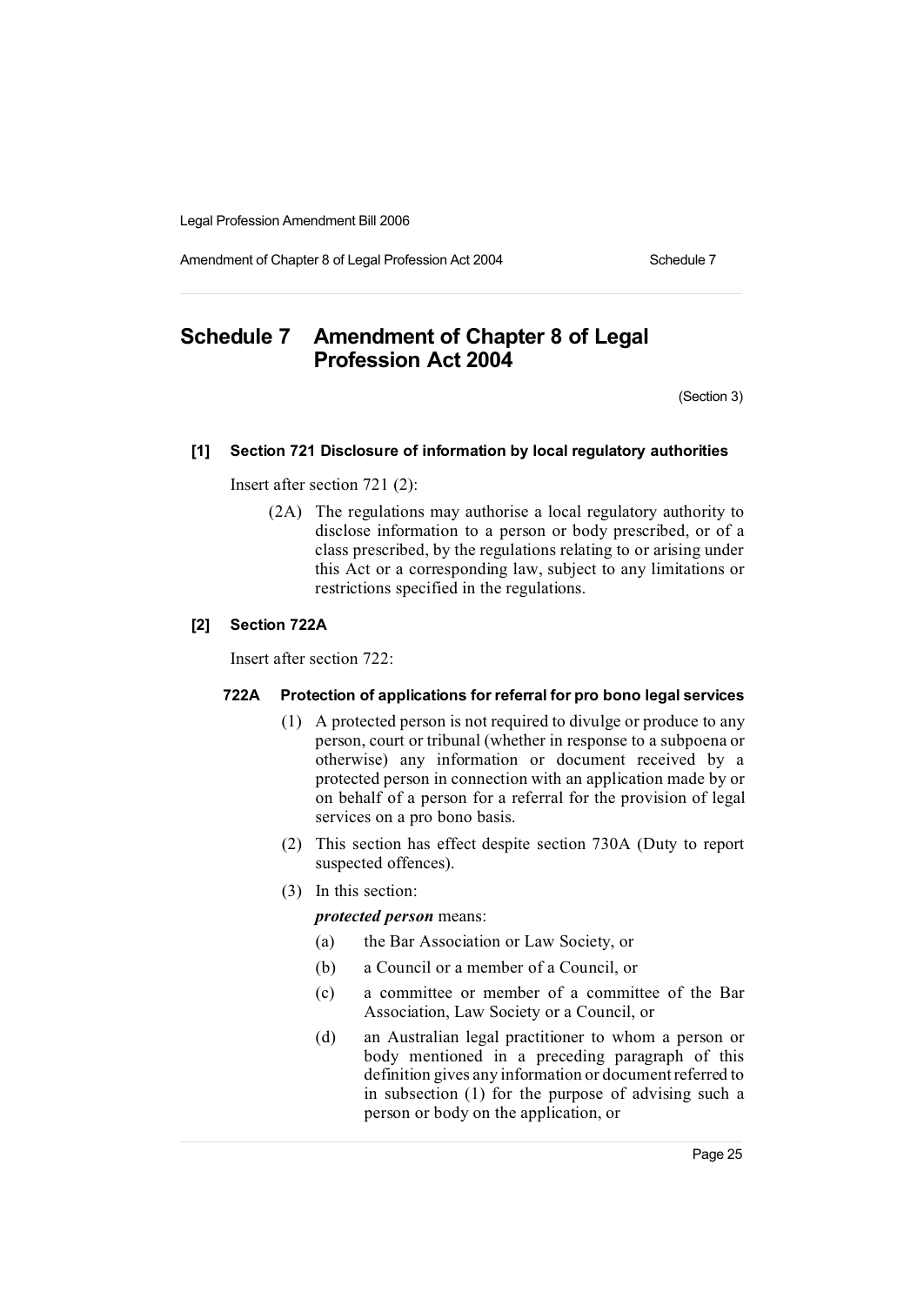Schedule 7 Amendment of Chapter 8 of Legal Profession Act 2004

(e) an employee or agent of, or a person acting at the direction of, a person or body mentioned in a preceding paragraph of this definition.

#### **[3] Section 730A Duty to report suspected offences**

Insert after section 730A (3):

- (4) This section does not apply to:
	- (a) offences against this Act or the *Legal Profession Act 1987* or the regulations under either Act, or
	- (b) offences specified, or of a class or description specified, by the regulations for the purposes of this section.

#### **[4] Section 738 Regulations**

Insert ", unless another maximum penalty is authorised by another provision of this Act to be included in relation to the offence concerned" after "units" in section 738 (3).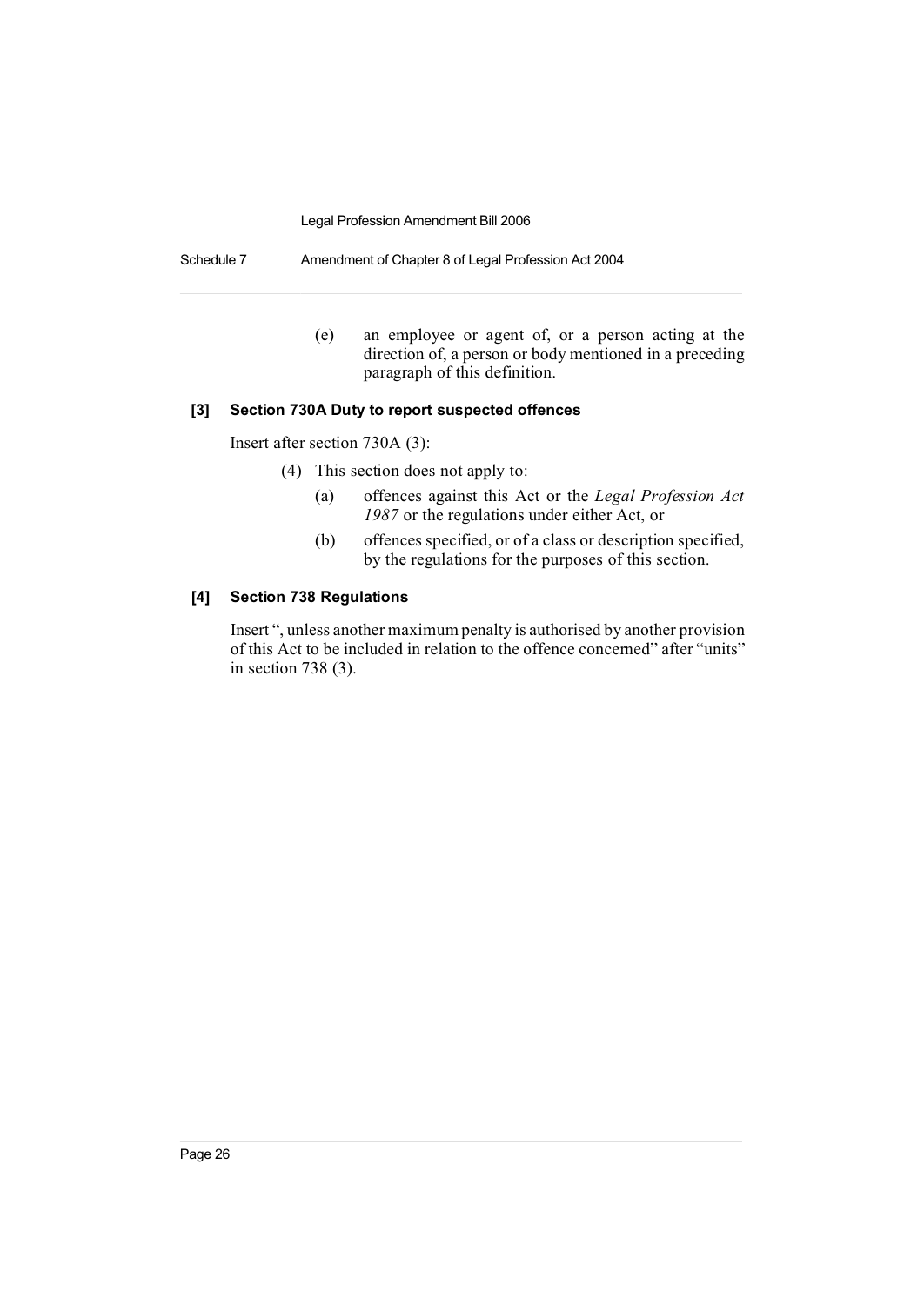Amendment of Schedule 9 to Legal Profession Act 2004 Schedule 8

# **Schedule 8 Amendment of Schedule 9 to Legal Profession Act 2004**

(Section 3)

#### **[1] Schedule 9 Savings, transitional and other provisions**

Insert at the end of clause 1 (1):

*Legal Profession Amendment Act 2006*

## **[2] Schedule 9, clause 13 Multi-disciplinary partnerships**

Omit "section 137 (Notice of intention to start providing legal services)" from clause 13 (1).

Insert instead "section 167 (Notice of intention to start practice in multi-disciplinary partnership)".

## **[3] Schedule 9, clause 17A**

Insert after clause 17:

#### **17A Proceedings before Tribunal instituted on or after 1 October 2005**

- (1) Proceedings before the Tribunal that were instituted on or after 1 October 2005 but before the commencement of this clause in respect of a complaint about conduct occurring before 1 October 2005 are to be dealt with in accordance with:
	- (a) this Act (including clauses 16 and 17 of this Schedule), and
	- (b) the *Administrative Decisions Tribunal Act 1997* (as in force on or after 1 October 2005),

except in so far as a direction of the President of the Tribunal under this clause otherwise provides.

- (2) The President of the Tribunal may direct that the proceedings be dealt with in accordance with:
	- (a) the old Act, or
	- (b) the old Act and this Act as regards different aspects of the proceedings, as indicated in the direction.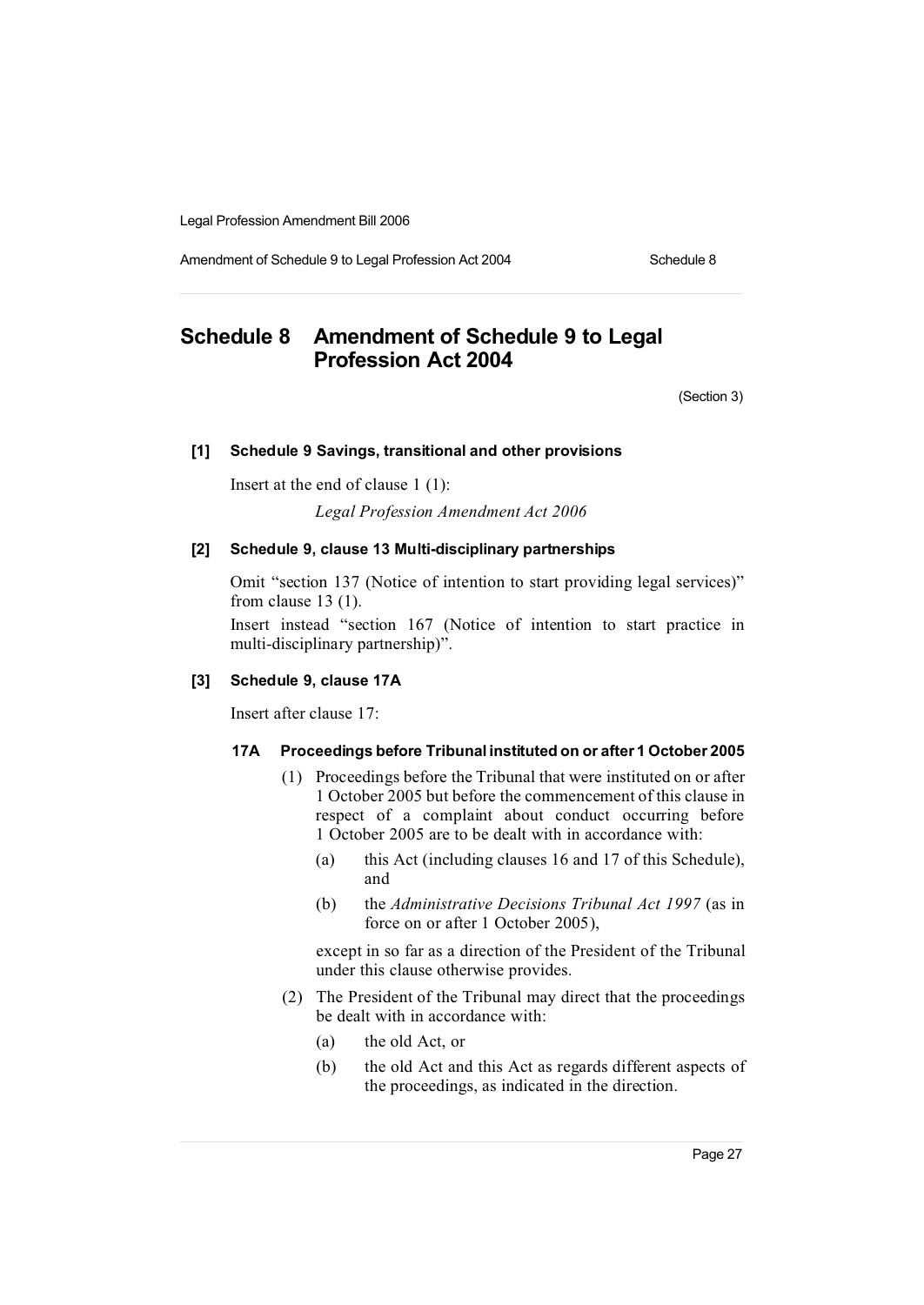Schedule 8 Amendment of Schedule 9 to Legal Profession Act 2004

- (3) The President of the Tribunal may, for the purposes of this clause, direct that the Tribunal be constituted as determined by the President or the Divisional Head of the Legal Services Division, being a determination that is consistent with requirements for the constitution of the Division under the *Administrative Decisions Tribunal Act 1997* at or at any time before the commencement of this clause.
- (4) The President of the Tribunal may give any such direction at any stage of the proceedings.
- (5) Any decisions of the Tribunal or directions of the President of the Tribunal that:
	- (a) were made or given before the commencement of this clause, and
	- (b) would have been valid had the *Legal Profession Amendment Act 2006* (which inserted this clause and omitted clause 41 (2) (Pending proceedings) of Schedule 5 (Savings and transitional provisions) to the *Administrative Decisions Tribunal Act 1997*) been in force at the relevant time,

are taken to have been validly made or given.

**Note.** The purpose of clause 17A is to provide for determining how disciplinary proceedings commenced in the Tribunal on or after 1 October 2005 but before the commencement of the clause are to be dealt with.

Clauses 16 and 17 in effect provide that those proceedings are to be dealt with substantially in accordance with this Act. However, clause 41 (2) of Schedule 5 to the *Administrative Decisions Tribunal Act 1997* in effect provided that those proceedings are to be initiated and dealt with in accordance with the *Legal ProfessionAct 1987* and in accordance with the *Administrative Decisions Tribunal Act 1997* as in force before the commencement of clause 41. Clause 41 (2) was repealed by the *Legal Profession Amendment Act 2006*.

Clause 17A provides that the proceedings are to be dealt with in accordance with this Act and the *Administrative Decisions Tribunal Act 1997* as currently in force, subject to any directions that the President is authorised to give under the clause.

#### **[4] Schedule 9, clauses 22 and 22A**

Omit clause 22. Insert instead:

#### **22 Pending appeals or reviews**

(1) An appeal or review that was pending under or in relation to any matter under the old Act immediately before 1 October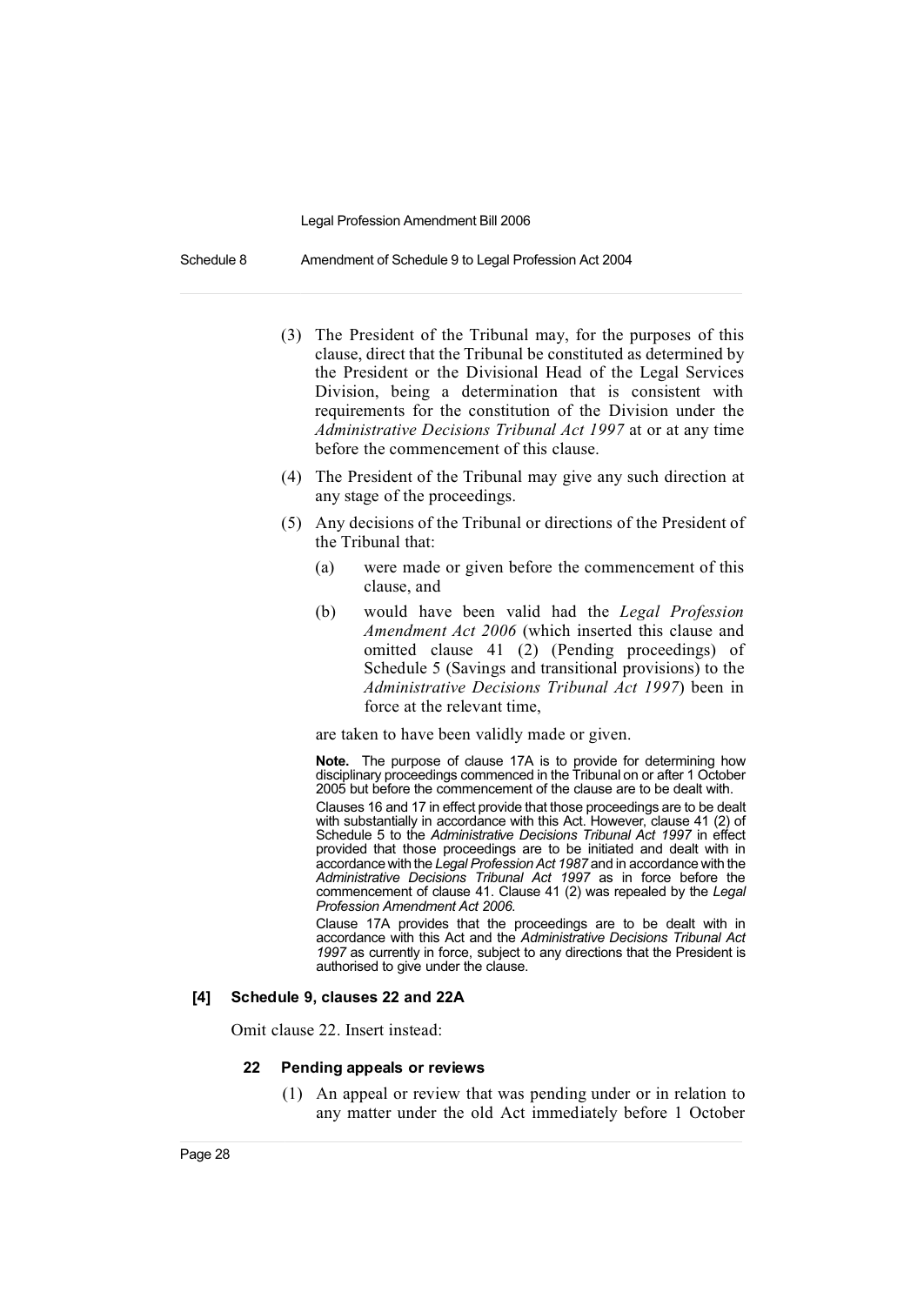Amendment of Schedule 9 to Legal Profession Act 2004 Schedule 8

2005 is to be dealt with as if this Act had not been enacted, except in so far as a direction of the Supreme Court or the President of the Tribunal, as the case requires, under this clause otherwise provides.

- (2) The Supreme Court or the President of the Tribunal, as the case requires, may direct that the appeal or review proceedings be dealt with in accordance with the provisions of:
	- (a) this Act, or
	- (b) the old Act and this Act as regards different aspects of the proceedings, as indicated in the direction.

Those provisions apply accordingly, and so apply with any necessary adaptations.

- (3) The President of the Tribunal may, for the purposes of this clause, direct that the Tribunal be constituted as determined by the President or the Divisional Head of the Legal Services Division, being a determination that is consistent with requirements for the constitution of the Division under the *Administrative Decisions Tribunal Act 1997* at or at any time before the commencement of this clause.
- (4) The Supreme Court or the President of the Tribunal, as the case requires, may give any such direction at any stage of the proceedings.
- (5) The Supreme Court or the Tribunal, as the case requires, may make orders declaring how the decision on the appeal or review is to have effect in relation to the provisions of this Act.
- (6) Any decisions of the Supreme Court or the Tribunal or directions of the Supreme Court or the President of the Tribunal that:
	- (a) were made or given before the commencement of this clause, and
	- (b) would have been valid had the *Legal Profession Amendment Act 2006* (which substituted this clause) been in force at the relevant time,

are taken to have been validly made or given.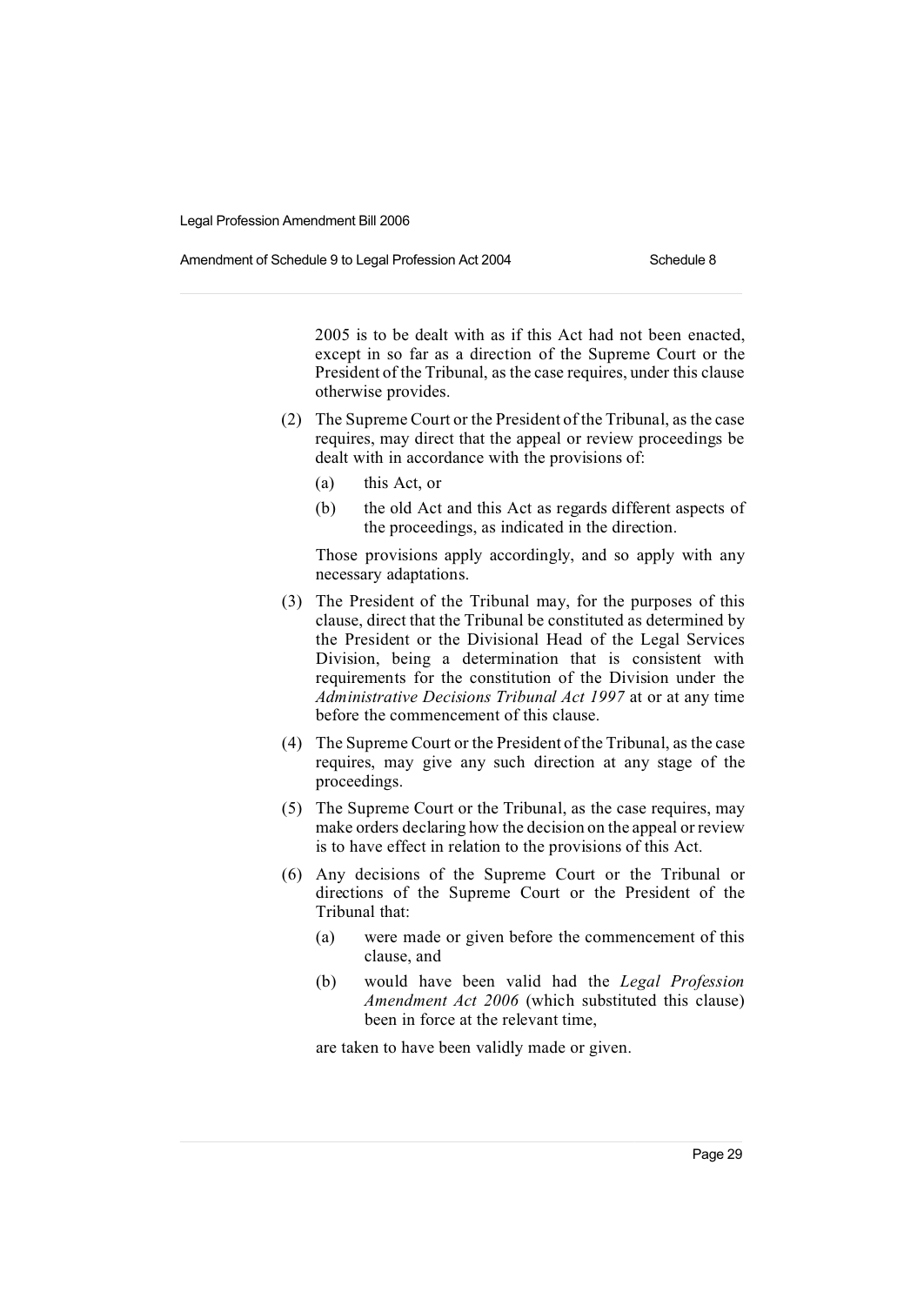Schedule 8 Amendment of Schedule 9 to Legal Profession Act 2004

#### **22A New appeals or reviews about old matters**

- (1) A matter arising under the old Act may be the subject of an appeal or review made or applied for on or after 1 October 2005 if the appeal or review could have been made or applied for had this Act not been enacted.
- (2) The appeal or review may be made or applied for under the provisions of either the old Act or this Act (even if the matter could not otherwise be the subject of appeal or review under this Act if the matter had arisen on or after 1 October 2005).
- (3) The appeal or review may be dealt with under this Act (even if the matter could not otherwise be the subject of appeal or review under this Act if the matter had arisen after 1 October 2005), except in so far as a direction of the Supreme Court or the President of the Tribunal, as the case requires, under this clause otherwise provides.
- (4) The Supreme Court or the President of the Tribunal, as the case requires, may direct that the appeal or review proceedings be dealt with in accordance with the provisions of:
	- (a) the old Act, or
	- (b) the old Act and this Act as regards different aspects of the proceedings, as indicated in the direction.

Those provisions apply accordingly, and so apply with any necessary adaptations.

- (5) The President of the Tribunal may, for the purposes of this clause, direct that the Tribunal be constituted as determined by the President or the Divisional Head of the Legal Services Division, being a determination that is consistent with requirements for the constitution of the Division under the *Administrative Decisions Tribunal Act 1997* at or at any time before the commencement of this clause.
- (6) The President may give any such direction at any stage of the proceedings.
- (7) The Supreme Court or the Tribunal, as the case requires, may make orders declaring how the decision on the appeal or review is to have effect in relation to the provisions of this Act.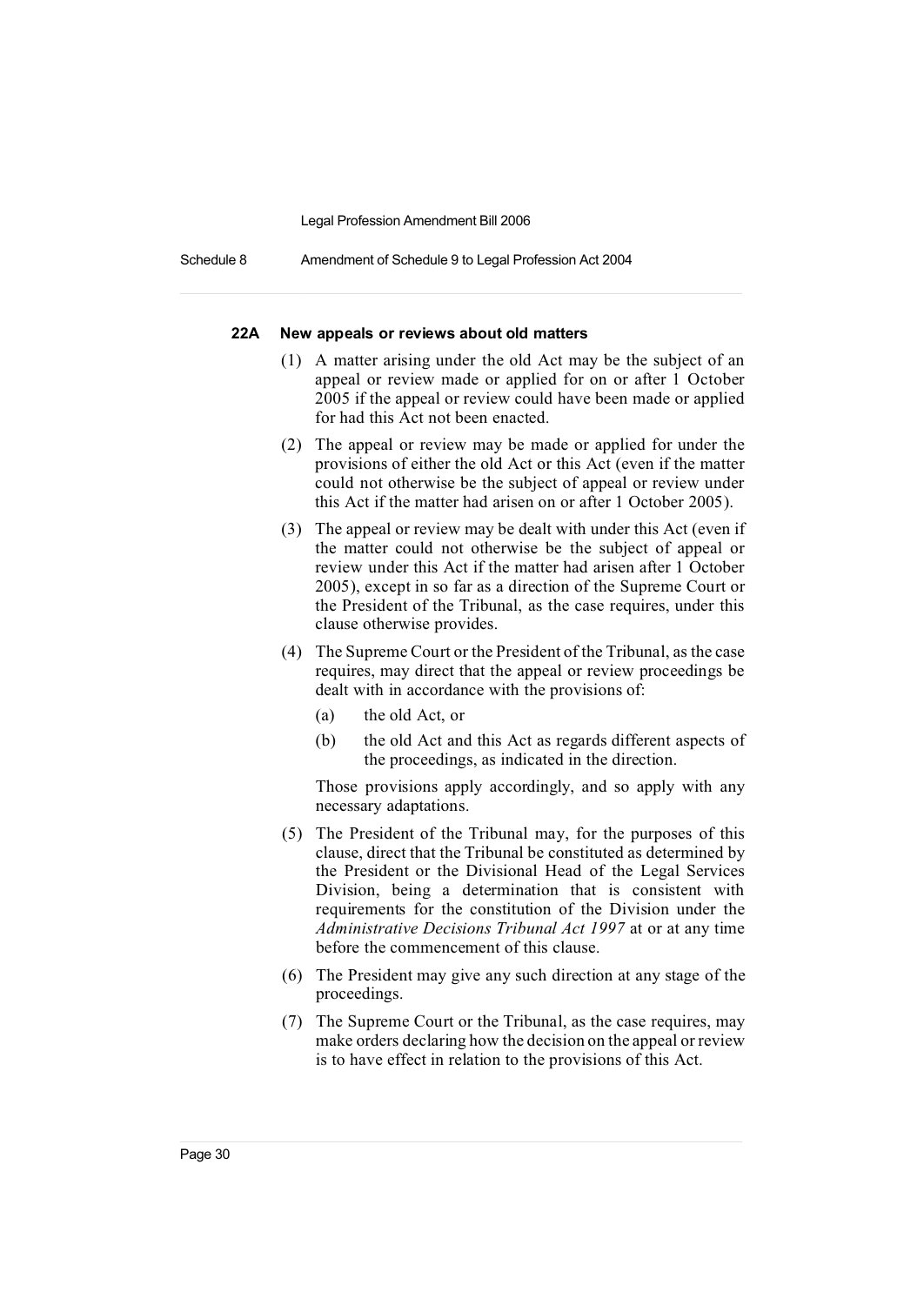#### Amendment of Schedule 9 to Legal Profession Act 2004 Schedule 8

- (8) Any decisions of the Supreme Court or the Tribunal or directions of the Supreme Court or the President of the Tribunal that:
	- (a) were made or given before the commencement of this clause, and
	- (b) would have been valid had the *Legal Profession Amendment Act 2006* (which inserted this clause) been in force at the relevant time,

are taken to have been validly made or given.

#### **[5] Schedule 9, clauses 28–30**

Insert after clause 27:

#### **28 Existing solicitor corporations**

- (1) This clause applies to a solicitor corporation that was formed under Division 1 of Part 10A of the old Act and that was in existence immediately before the repeal of that Part by the *Legal Profession Amendment (Incorporated Legal Practices) Act 2000*.
- (2) Any such solicitor corporation in existence immediately before 1 October 2005 is taken for all purposes to have continued in existence on and from that date, and Part 10A of the old Act continues to apply to the solicitor corporation (despite its repeal), until:
	- (a) the registration of the corporation as a company under the *Corporations Act 2001* of the Commonwealth, or
	- (b) the winding up of the corporation in accordance with that Part or with the regulations made under this Schedule.
- (3) Any such regulationsmay apply provisions of the*Corporations Act 2001* of the Commonwealth or any other Act, with or without modification.
- (4) Solicitor corporations are taken to be, and to have been on and after 1 October 2005, law practices within the meaning of this Act. The regulations may modify the operation of this Act in relation to solicitor corporations.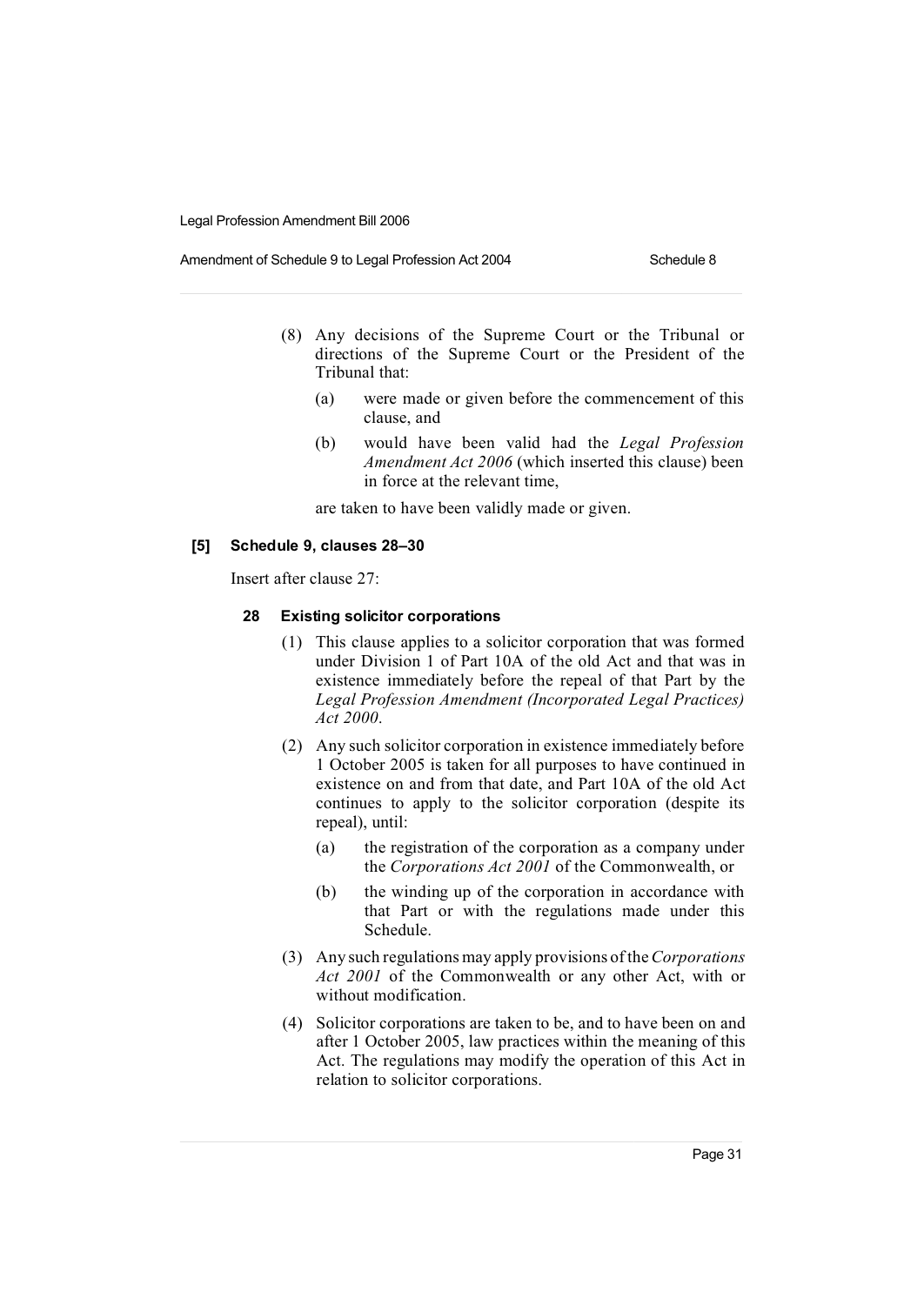Schedule 8 Amendment of Schedule 9 to Legal Profession Act 2004

(5) The transfer, in accordance with the *Corporations Act 2001* of the Commonwealth, of the incorporation of any such solicitor corporation to incorporation under that Act is authorised.

#### **29 Solicitor corporation becoming company**

- (1) This clause applies to a corporation that is registered as a company under the *Corporations Act 2001* of the Commonwealth and that immediately before its registration as such a company was a solicitor corporation to which clause 28 applied.
- (2) The corporation:
	- (a) ceases to be a solicitor corporation when it is registered as a company under the *Corporations Act 2001* of the Commonwealth, and
	- (b) becomes an incorporated legal practice (subject to and in accordance with section 134 of this Act and any other relevant provisions of Part 2.6 of this Act).
- (3) Part 10A of the old Act ceases to apply to the corporation.
- (4) The corporation must, within the period of 7 days commencing with the day on which the corporation becomes registered as a company, give:
	- (a) the Law Society Council, and
	- (b) the Commissioner for Fair Trading in the Department of Commerce or (if that position does not exist) the Director-General of the Department of Commerce,

a written notice of that fact.

Maximum penalty: 50 penalty units.

(5) Sections 137 and 138 do not apply, and are taken not to have applied, to the corporation if it gives the Law Society Council the notice referred to in subclause (4) within the required period and in the approved form.

## **30 Costs in criminal matters**

(1) Section 353 (3) (Application for assessment of party/party costs) does not affect, and is taken never to have affected, rules of court, or the power to make rules of court, under section 253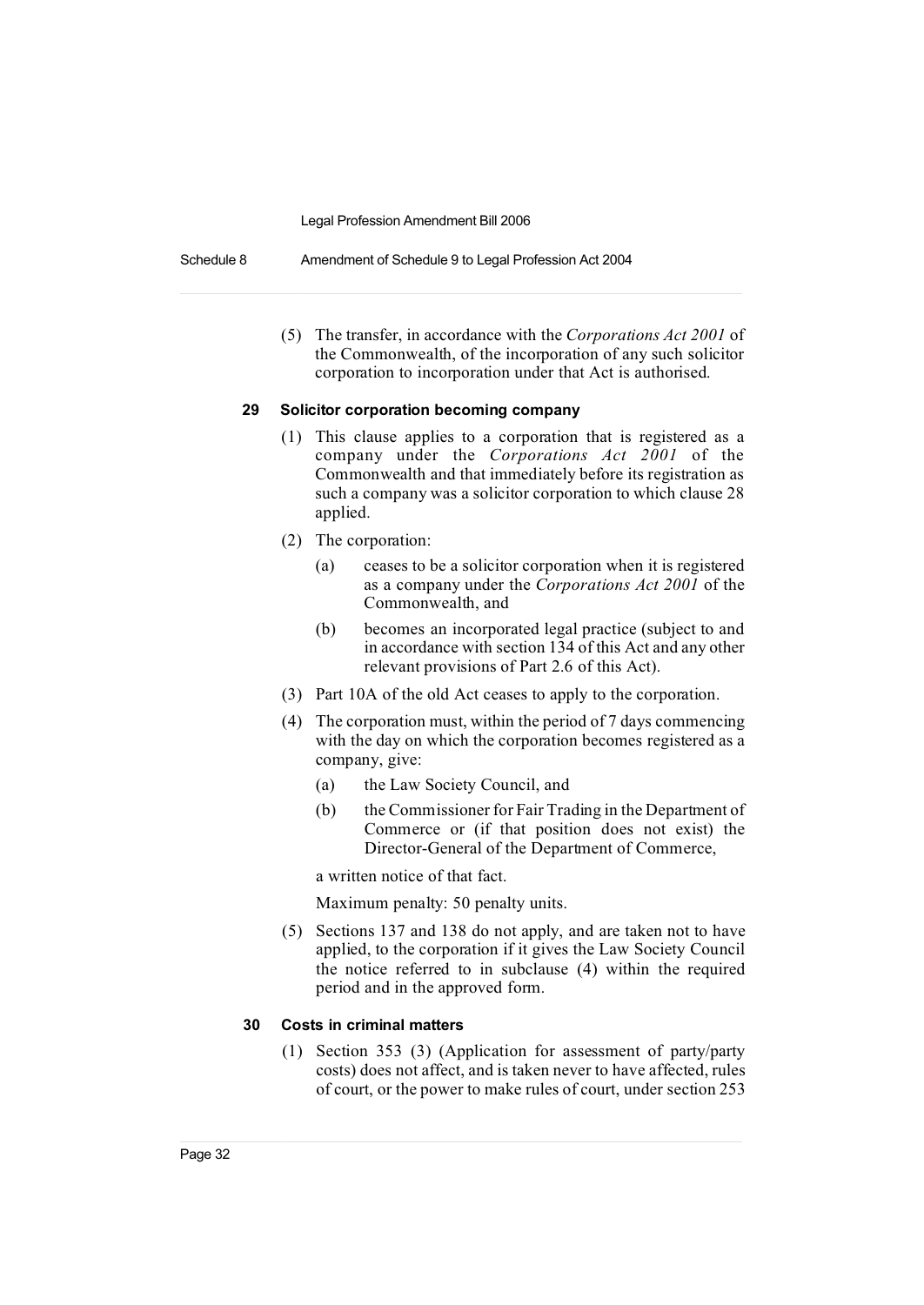Amendment of Schedule 9 to Legal Profession Act 2004 Schedule 8

(Court may order payment of costs) of the *Criminal Procedure Act 1986* in connection with criminal proceedings in any court.

- (2) The *Land and Environment Court Rules (Amendment No 16) 2005* (the *amending Rules*) are taken to have been validly made.
- (3) References in Division 3 of Part 16 of the *Land and Environment Court Rules 1996* as inserted by the amending Rules to provisions of the old Act are taken to include references to the corresponding provisions of this Act.

## **31 Qualifications of members of Medical Board and Mental Health Review Tribunal**

Despite clause 26, an amendment made by Schedule 9.11 or 9.12 [1], [2] or [5] to the *Legal Profession Amendment Act 2006* is taken to have effect on and from the commencement day.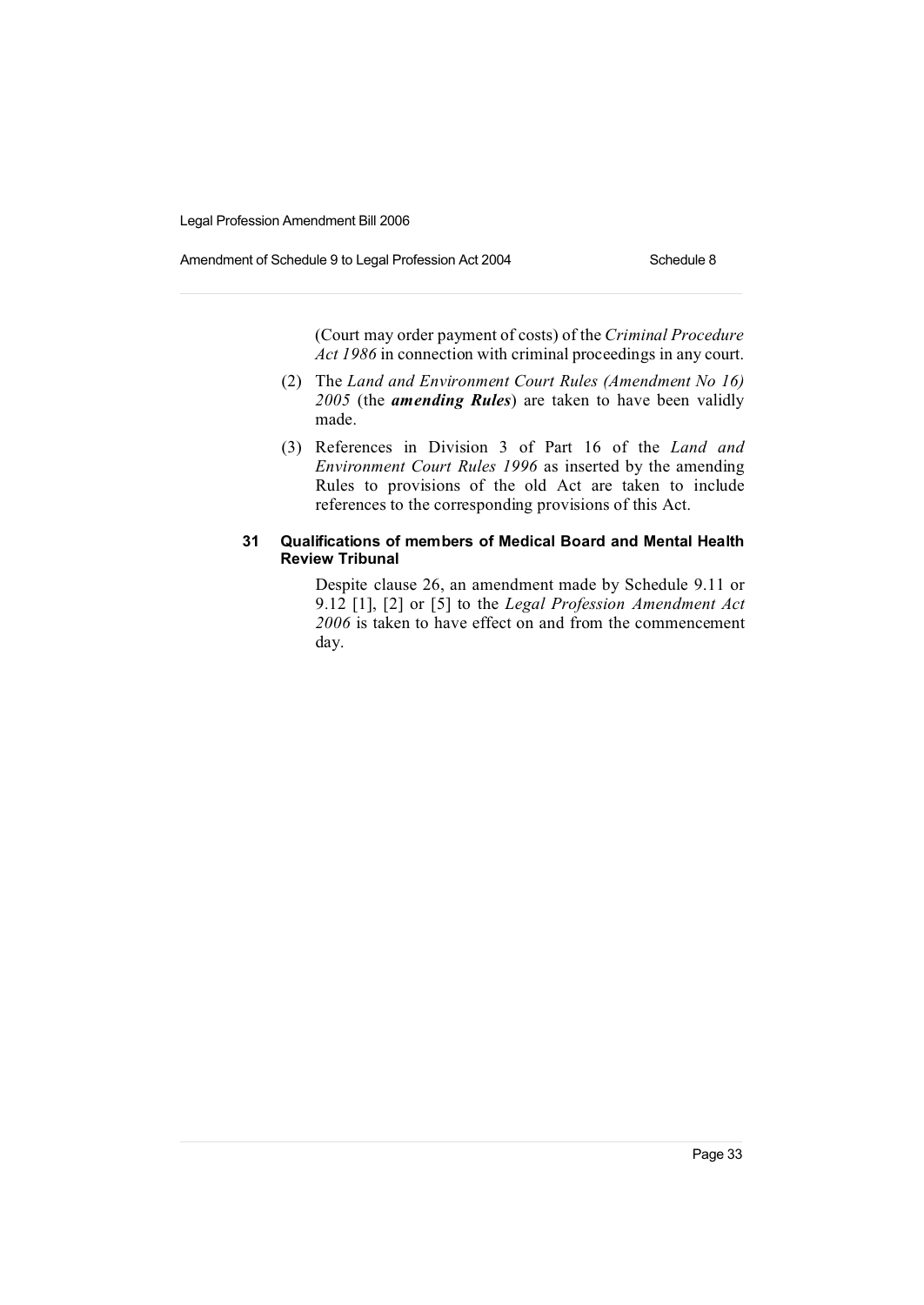Schedule 9 Amendment of other Acts

## **Schedule 9 Amendment of other Acts**

(Section 4)

## **9.1 Aboriginal Land Rights Act 1983 No 42**

## **Section 179 Constitution of Pecuniary Interest Tribunal**

Omit "a barrister or solicitor" from section 179 (1). Insert instead "an Australian legal practitioner".

## **9.2 Administrative Decisions Tribunal Act 1997 No 76**

**Schedule 5 Savings and transitional provisions**

Omit clause 41 (2).

## **9.3 Architects Act 2003 No 89**

## **Sections 45 (3) and 60 (2) (d)**

Omit "a legal practitioner" wherever occurring. Insert instead "an Australian legal practitioner".

## **9.4 Casino Control Act 1992 No 15**

## **Sections 23 (7), 59 (7), 135 (2) (b) and 143A (1) (b)**

Omit "a legal practitioner" wherever occurring. Insert instead "an Australian lawyer".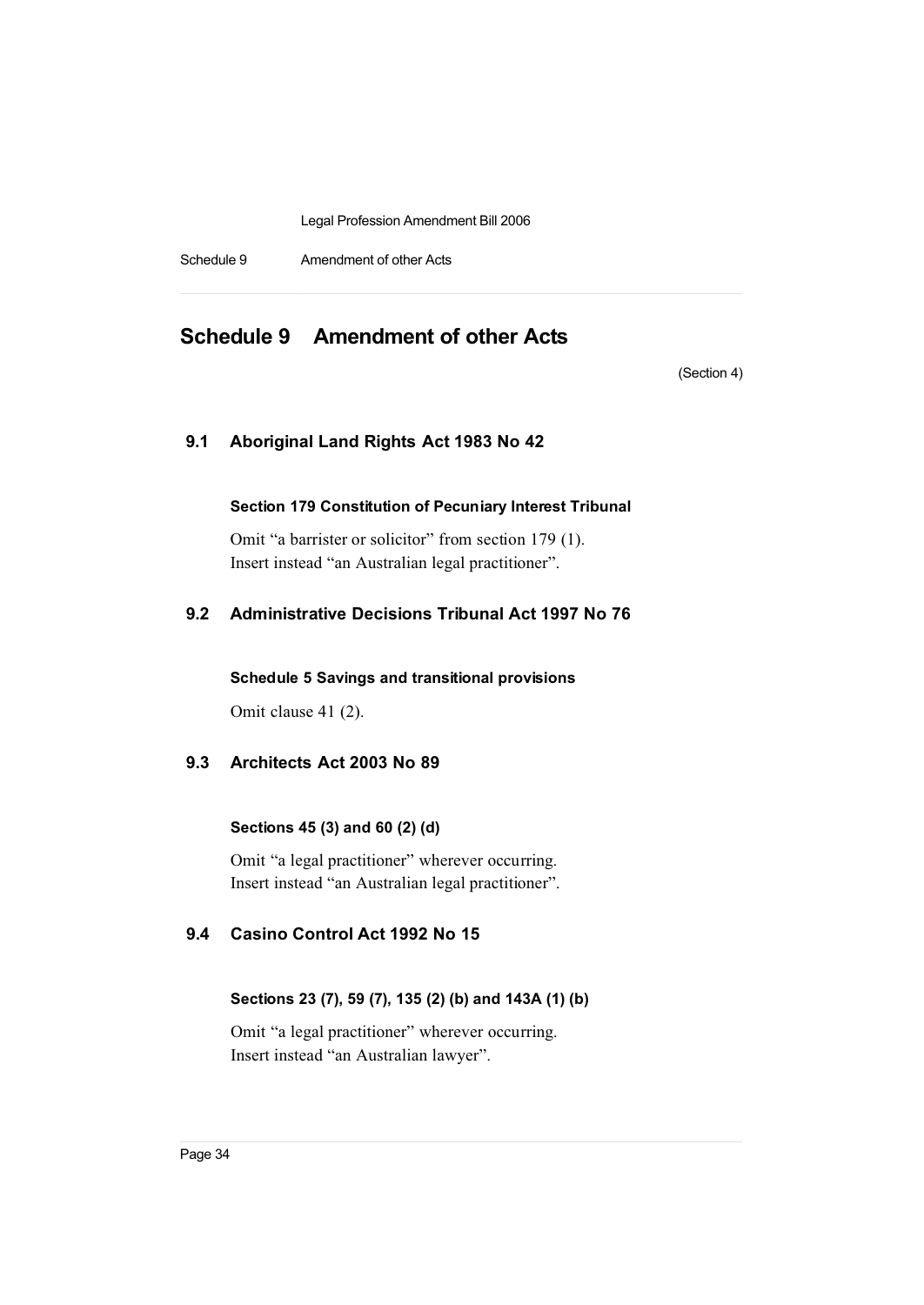Amendment of other Acts **Schedule 9** Schedule 9

## **9.5 Chiropractors Act 2001 No 15**

#### **[1] Section 87 Membership of the Board**

Omit "legal practitioner" from section 87 (2) (f). Insert instead "Australian lawyer".

## **[2] Section 100 Chairperson and Deputy Chairpersons of the Tribunal**

Omit "a legal practitioner" from section 100 (1). Insert instead "an Australian lawyer".

## **[3] Section 100 (1)**

Omit "legal practitioners". Insert instead "Australian lawyers".

## **9.6 Health Services Act 1997 No 154**

## **Section 108 Constitution of Committee of Review**

Omit "a legal practitioner" from section 108 (2) (a). Insert instead "an Australian lawyer".

## **9.7 Judicial Officers Act 1986 No 100**

## **Section 5 The Commission**

Omit "a legal practitioner" from section 5 (5) (a). Insert instead "an Australian legal practitioner".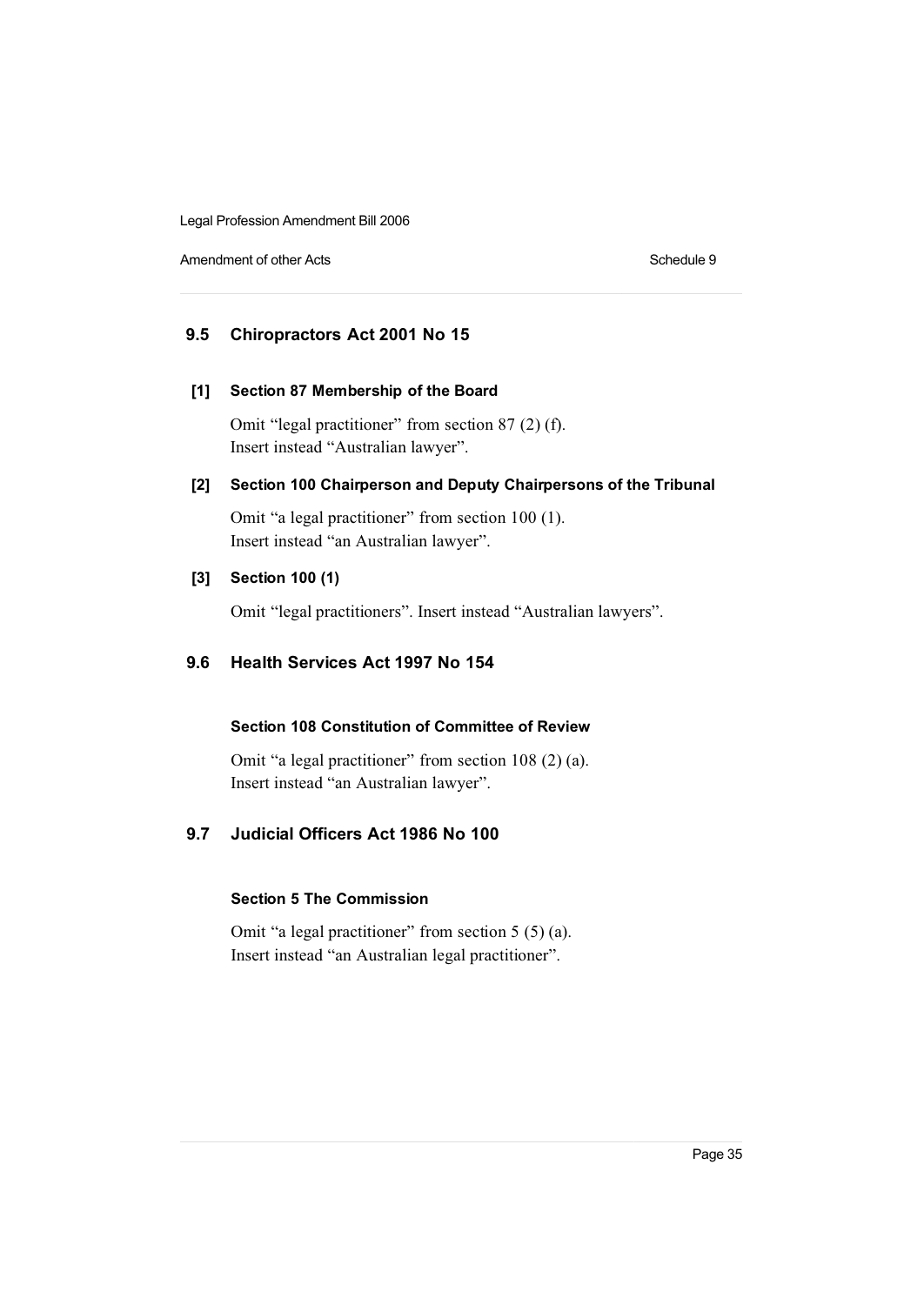Schedule 9 Amendment of other Acts

## **9.8 Law and Justice Foundation Act 2000 No 97**

## **Schedule 1 Constitution and procedure of Board**

Omit "a legal practitioner" wherever occurring in clause 2 (2) (c) and (d) and (4). Insert instead "an Australian legal practitioner".

## **9.9 Law Reform Commission Act 1967 No 39**

## **Section 3 Constitution of the Commission**

Omit "a lawyer" from section 3 (3) (b). Insert instead "an Australian legal practitioner".

## **9.10 Local Government Act 1993 No 30**

## **Section 488 Constitution of Pecuniary Interest and Disciplinary Tribunal**

Omit "a barrister or solicitor" from section 488 (1). Insert instead "an Australian lawyer".

## **9.11 Medical Practice Act 1992 No 94**

#### **Section 130 Membership**

Omit "a barrister or solicitor" from section 130 (2) (b). Insert instead "an Australian lawyer".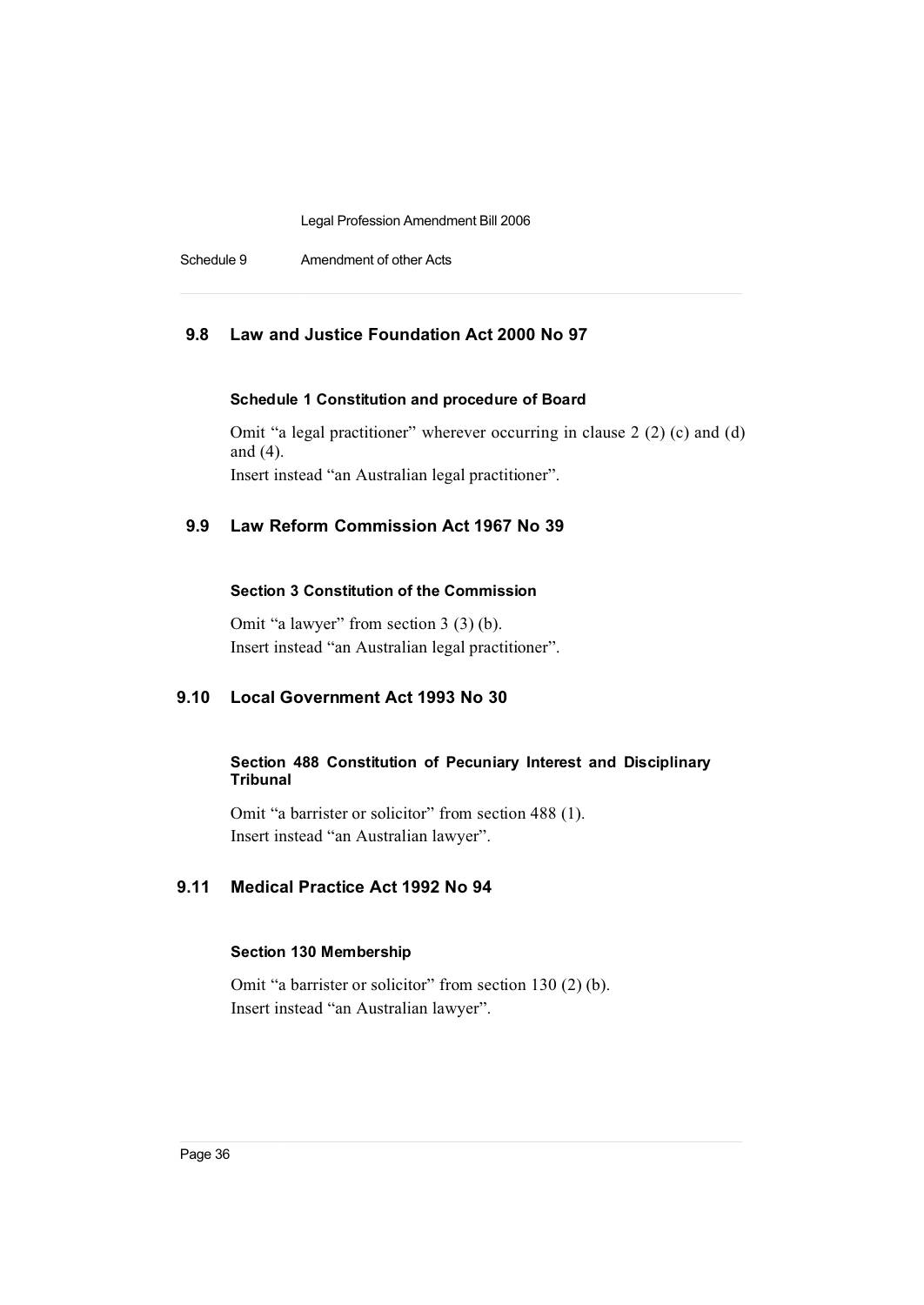Amendment of other Acts **Schedule 9** and the Acts Schedule 9 and the Schedule 9 and the Schedule 9 and the Schedule 9 and the Schedule 9 and the Schedule 9 and the Schedule 9 and the Schedule 9 and the Schedule 9 and the S

## **9.12 Mental Health Act 1990 No 9**

#### **[1] Section 253 Additional provisions relating to members**

Omit "barristers and solicitors" from section 253 (1) (a). Insert instead "Australian lawyers".

#### **[2] Section 264 Composition of the Tribunal generally**

Omit "a barrister or solicitor" from 264 (a). Insert instead "an Australian lawyer".

#### **[3] Section 264 (c)**

Omit "a barrister, solicitor". Insert instead "an Australian lawyer".

## **[4] Section 265 Composition of the Tribunal for dealing with forensic patients**

Omit "a psychiatrist or a barrister or solicitor" from section 265 (c). Insert instead "an Australian lawyer or a psychiatrist".

## **[5] Section 270 Chairperson and votes of members**

Omit "a barrister or solicitor, as the case may be," from section 270 (a). Insert instead "an Australian lawyer".

## **[6] Schedule 4, clause 1 (2) (a) and Schedule 6, clause 1 (1)**

Omit "a legal practitioner" wherever occurring. Insert instead "an Australian lawyer".

## **[7] Schedule 6 Provisions relating to members of the Tribunal**

Omit "a barrister or a solicitor" from clause 1 (2). Insert instead "an Australian legal practitioner".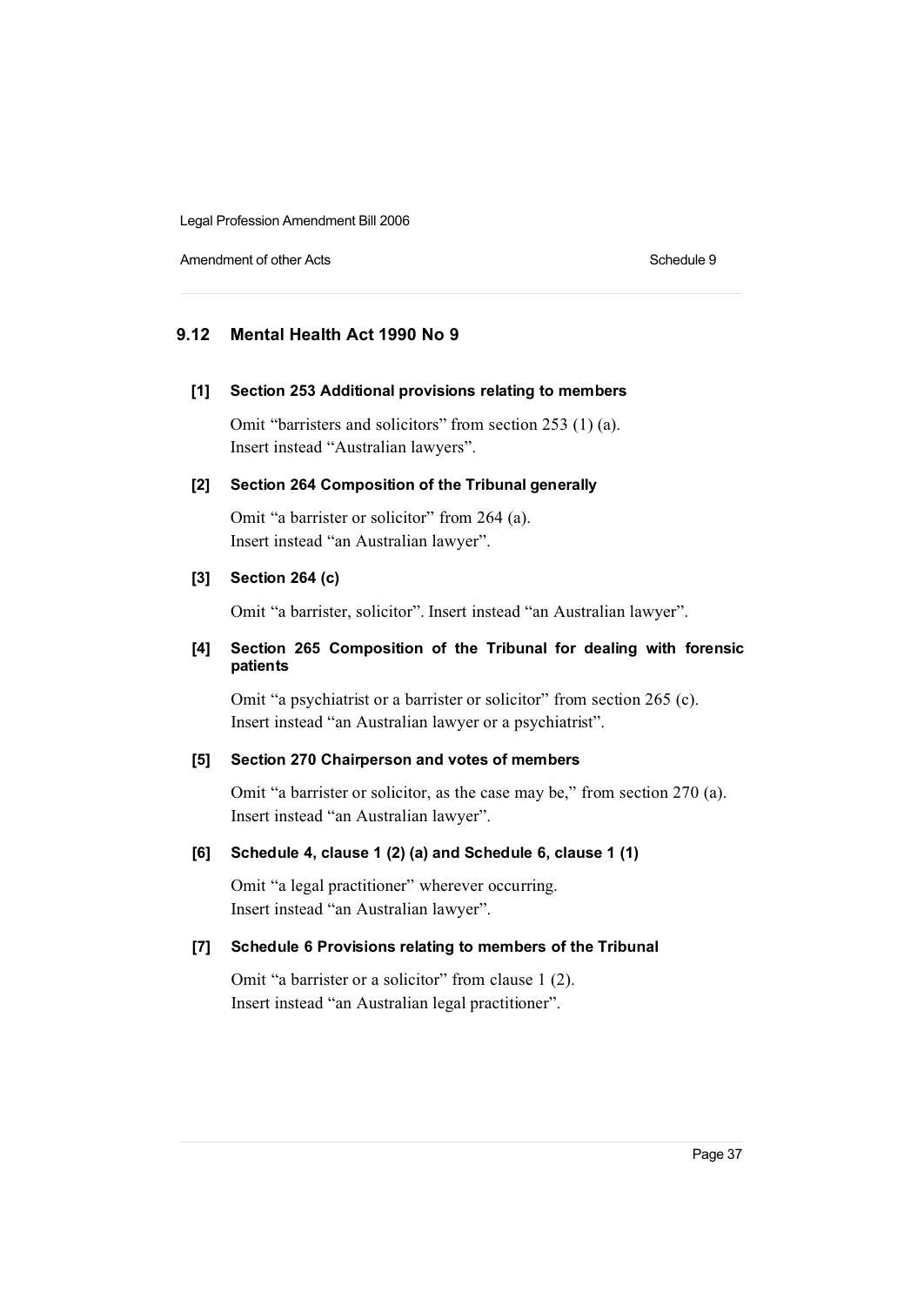Schedule 10 Amendment of Legal Profession Regulation 2005

# **Schedule 10 Amendment of Legal Profession Regulation 2005**

(Section 5)

## **[1] Clause 24 Restriction on advertising personal injury services**

Omit "100 penalty units" from clause 24 (1). Insert instead "200 penalty units".

#### **[2] Clause 34 Restrictions on personal injury advertisements**

Omit "100 penalty units" wherever occurring. Insert instead "200 penalty units".

## **[3] Clause 110A**

Omit the clause. Insert instead:

#### **110A Interest on unpaid legal costs—section 321 (4) (b) of the Act**

- (1) This clause is made for the purposes of section 321 (4) (b) of the Act and prescribes the rate of interest in excess of which a law practice may not charge interest under section 321 of the Act or under a costs agreement.
- (2) The rate for the period commencing with 1 October 2005 and ending immediately before the date of commencement of subclause (3) is 9%.
- (3) The rate for the period commencing with the date of commencement of this subclause is the rate that is equal to the Cash Rate Target as at the relevant date, increased by 2 percentage points.